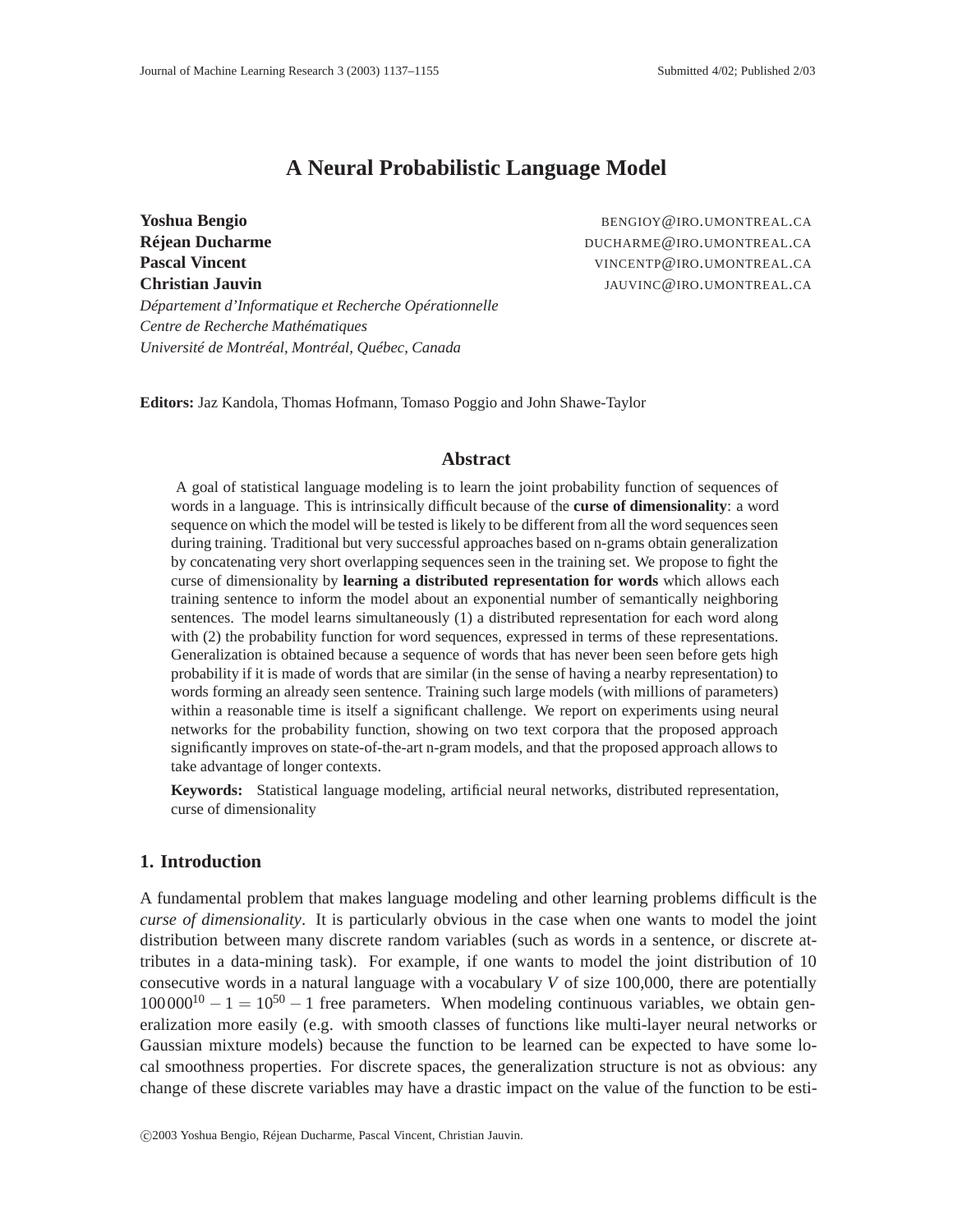mated, and when the number of values that each discrete variable can take is large, most observed objects are almost maximally far from each other in hamming distance.

A useful way to visualize how different learning algorithms generalize, inspired from the view of non-parametric density estimation, is to think of how probability mass that is initially concentrated on the training points (e.g., training sentences) is distributed in a larger volume, usually in some form of neighborhood around the training points. In high dimensions, it is crucial to distribute probability mass where it matters rather than uniformly in all directions around each training point. We will show in this paper that the way in which the approach proposed here generalizes is fundamentally different from the way in which previous state-of-the-art statistical language modeling approaches are generalizing.

A statistical model of language can be represented by the conditional probability of the next word given all the previous ones, since

$$
\hat{P}(w_1^T) = \prod_{t=1}^T \hat{P}(w_t|w_1^{t-1}),
$$

where  $w_t$  is the *t*-th word, and writing sub-sequence  $w_t^j = (w_i, w_{i+1}, \dots, w_{j-1}, w_j)$ . Such statistical language models have already been found useful in many technological applications involving natural language, such as speech recognition, language translation, and information retrieval. Improvements in statistical language models could thus have a significant impact on such applications.

When building statistical models of natural language, one considerably reduces the difficulty of this modeling problem by taking advantage of word order, and the fact that temporally closer words in the word sequence are statistically more dependent. Thus, *n-gram* models construct tables of conditional probabilities for the next word, for each one of a large number of *contexts*, i.e. combinations of the last *n*−1 words:

$$
\hat{P}(w_t|w_1^{t-1}) \approx \hat{P}(w_t|w_{t-n+1}^{t-1}).
$$

We only consider those combinations of successive words that actually occur in the training corpus, or that occur frequently enough. What happens when a new combination of *n* words appears that was not seen in the training corpus? We do not want to assign zero probability to such cases, because such new combinations are likely to occur, and they will occur even more frequently for larger context sizes. A simple answer is to look at the probability predicted using a smaller context size, as done in back-off trigram models (Katz, 1987) or in smoothed (or interpolated) trigram models (Jelinek and Mercer, 1980). So, in such models, how is generalization basically obtained from sequences of words seen in the training corpus to new sequences of words? A way to understand how this happens is to think about a generative model corresponding to these interpolated or backoff n-gram models. Essentially, a new sequence of words is generated by "gluing" very short and overlapping pieces of length 1, 2  $\ldots$  or up to *n* words that have been seen frequently in the training data. The rules for obtaining the probability of the next piece are implicit in the particulars of the back-off or interpolated n-gram algorithm. Typically researchers have used  $n = 3$ , i.e. trigrams, and obtained state-of-the-art results, but see Goodman (2001) for how combining many tricks can yield to substantial improvements. Obviously there is much more information in the sequence that immediately precedes the word to predict than just the identity of the previous couple of words. There are at least two characteristics in this approach which beg to be improved upon, and that we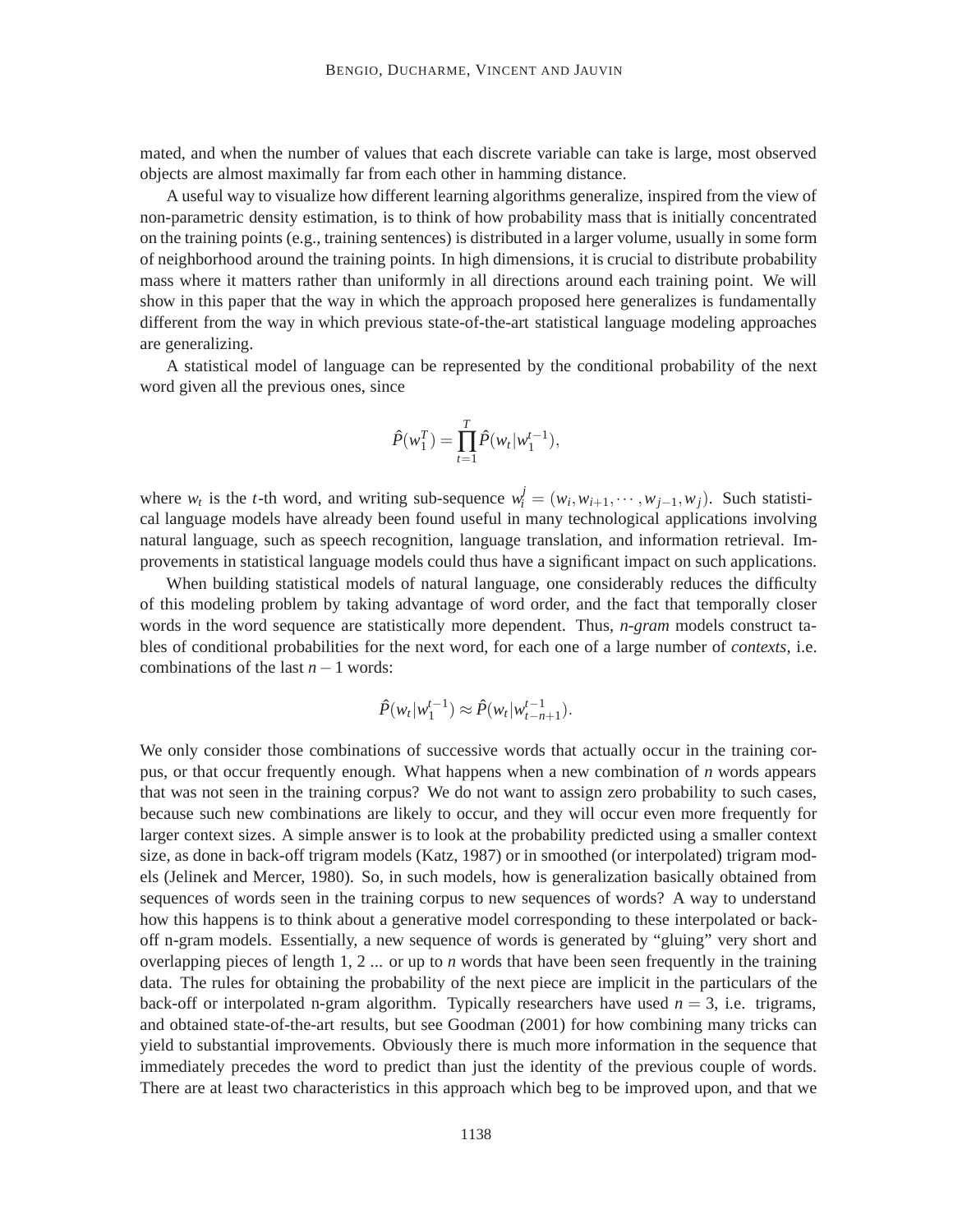will focus on in this paper. First, it is not taking into account contexts farther than 1 or 2 words, second it is not taking into account the "similarity" between words. For example, having seen the sentence "The cat is walking in the bedroom" in the training corpus should help us generalize to make the sentence "A dog was running in a room" almost as likely, simply because "dog" and "cat" (resp. "the" and "a", "room" and "bedroom", etc...) have similar semantic and grammatical roles.

There are many approaches that have been proposed to address these two issues, and we will briefly explain in Section 1.2 the relations between the approach proposed here and some of these earlier approaches. We will first discuss what is the basic idea of the proposed approach. A more formal presentation will follow in Section 2, using an implementation of these ideas that relies on shared-parameter multi-layer neural networks. Another contribution of this paper concerns the challenge of training such very large neural networks (with millions of parameters) for very large data sets (with millions or tens of millions of examples). Finally, an important contribution of this paper is to show that training such large-scale model is expensive but feasible, scales to large contexts, and yields good comparative results (Section 4).

Many operations in this paper are in matrix notation, with lower case *v* denoting a column vector and *v*<sup> $\prime$ </sup> its transpose,  $A_j$  the *j*-th row of a matrix  $A$ , and  $x \cdot y = x'y$ .

#### **1.1 Fighting the Curse of Dimensionality with Distributed Representations**

In a nutshell, the idea of the proposed approach can be summarized as follows:

- 1. associate with each word in the vocabulary a distributed *word feature vector* (a realvalued vector in  $\mathbb{R}^m$ ),
- 2. express the joint *probability function* of word sequences in terms of the feature vectors of these words in the sequence, and
- 3. learn simultaneously the *word feature vectors* and the parameters of that *probability function*.

The feature vector represents different aspects of the word: each word is associated with a point in a vector space. The number of features (e.g.  $m = 30$ , 60 or 100 in the experiments) is much smaller than the size of the vocabulary (e.g. 17,000). The probability function is expressed as a product of conditional probabilities of the next word given the previous ones, (e.g. using a multilayer neural network to predict the next word given the previous ones, in the experiments). This function has parameters that can be iteratively tuned in order to **maximize the log-likelihood of the training data** or a regularized criterion, e.g. by adding a weight decay penalty.<sup>2</sup> The feature vectors associated with each word are learned, but they could be initialized using prior knowledge of semantic features.

Why does it work? In the previous example, if we knew that dog and cat played similar roles (semantically and syntactically), and similarly for (the,a), (bedroom,room), (is,was),

<sup>1.</sup> n-grams with *n* up to 5 (i.e. 4 words of context) have been reported, though, but due to data scarcity, most predictions are made with a much shorter context.

<sup>2.</sup> Like in ridge regression, the squared norm of the parameters is penalized.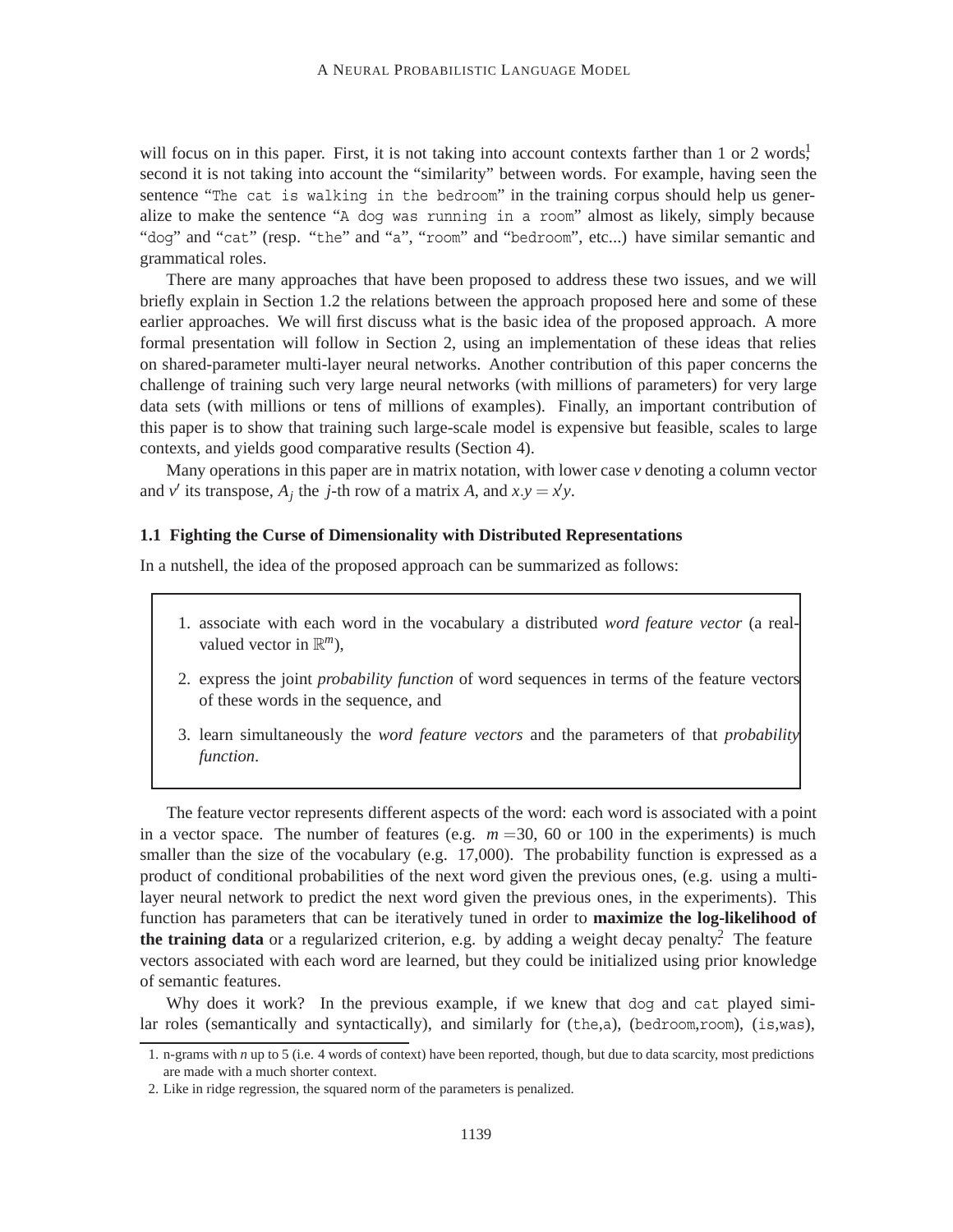(running,walking), we could naturally generalize (i.e. transfer probability mass) from

|                 | The cat is walking in the bedroom |  |  |  |  |  |
|-----------------|-----------------------------------|--|--|--|--|--|
| to              | A dog was running in a room       |  |  |  |  |  |
| and likewise to | The cat is running in a room      |  |  |  |  |  |
|                 | A dog is walking in a bedroom     |  |  |  |  |  |
|                 | The dog was walking in the room   |  |  |  |  |  |
|                 |                                   |  |  |  |  |  |

...

and many other combinations. In the proposed model, it will so generalize because "similar" words are expected to have a similar feature vector, and because the probability function is a *smooth* function of these feature values, a small change in the features will induce a small change in the probability. Therefore, the presence of only one of the above sentences in the training data will increase the probability, not only of that sentence, but also of its combinatorial number of "neighbors" in sentence space (as represented by sequences of feature vectors).

### **1.2 Relation to Previous Work**

The idea of using neural networks to model high-dimensional discrete distributions has already been found useful to learn the joint probability of  $Z \cdots Z_n$ , a set of random variables where each is possibly of a different nature (Bengio and Bengio, 2000a,b). In that model, the joint probability is decomposed as a product of conditional probabilities

$$
\hat{P}(Z_1 = z_1, \cdots, Z_n = z_n) = \prod_i \hat{P}(Z_i = z_i | g_i(Z_{i-1} = z_{i-1}, Z_{i-2} = z_{i-2}, \cdots, Z_1 = z_1)),
$$

where  $g(.)$  is a function represented by a neural network with a special left-to-right architecture, with the *i*-th output block  $g_i()$  computing parameters for expressing the conditional distribution of *Zi* given the value of the previous *Z*'s, in some arbitrary order. Experiments on four UCI data sets show this approach to work comparatively very well (Bengio and Bengio, 2000a,b). Here we must deal with data of variable length, like sentences, so the above approach must be adapted. Another important difference is that here, all the *Zi* (word at *i*-th position), refer to the same type of object (a word). The model proposed here therefore introduces a sharing of parameters across time – the same  $g_i$  is used across time – that is, and across input words at different positions. It is a successful largescale application of the same idea, along with the (old) idea of learning a distributed representation for symbolic data, that was advocated in the early days of connectionism (Hinton, 1986, Elman, 1990). More recently, Hinton's approach was improved and successfully demonstrated on learning several symbolic relations (Paccanaro and Hinton, 2000). The idea of using neural networks for language modeling is not new either (e.g. Miikkulainen and Dyer, 1991). In contrast, here we push this idea to a **large scale**, and concentrate on learning a **statistical model** of the distribution of word sequences, rather than learning the role of words in a sentence. The approach proposed here is also related to previous proposals of character-based text compression using neural networks to predict the probability of the next character (Schmidhuber, 1996). The idea of using a neural network for language modeling has also been independently proposed by Xu and Rudnicky (2000), although experiments are with networks without hidden units and a single input word, which limit the model to essentially capturing unigram and bigram statistics.

The idea of discovering some similarities between words to obtain generalization from training sequences to new sequences is not new. For example, it is exploited in approaches that are based on learning a clustering of the words (Brown et al., 1992, Pereira et al., 1993, Niesler et al., 1998, Baker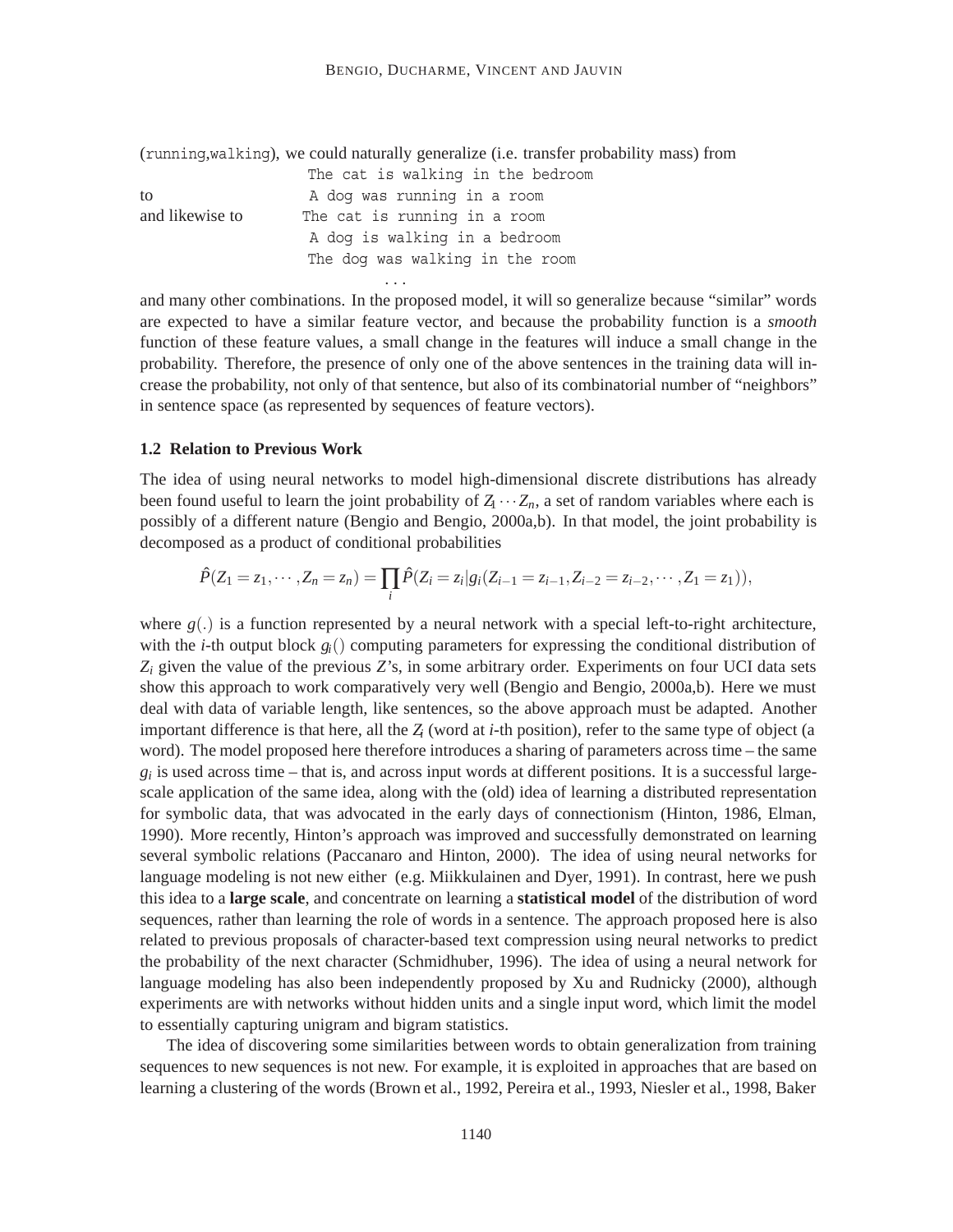and McCallum, 1998): each word is associated deterministically or probabilistically with a discrete class, and words in the same class are similar in some respect. In the model proposed here, instead of characterizing the similarity with a discrete random or deterministic variable (which corresponds to a soft or hard partition of the set of words), we use a continuous real-vector for each word, i.e. a **learned distributed feature vector**, to represent similarity between words. The experimental comparisons in this paper include results obtained with class-based n-grams (Brown et al., 1992, Ney and Kneser, 1993, Niesler et al., 1998).

The idea of using a vector-space representation for words has been well exploited in the area of *information retrieval* (for example see work by Schutze, 1993), where feature vectors for words are learned on the basis of their probability of co-occurring in the same documents (Latent Semantic Indexing, see Deerwester et al., 1990). An important difference is that here we look for a representation for words that is helpful in representing compactly the probability distribution of word sequences from natural language text. Experiments suggest that learning jointly the representation (word features) and the model is very useful. We tried (unsuccessfully) using as fixed word features for each word *w* the first principal components of the co-occurrence frequencies of *w* with the words occurring in text around the occurrence of *w*. This is similar to what has been done with documents for information retrieval with LSI. The idea of using a continuous representation for words has however been exploited successfully by Bellegarda (1997) in the context of an n-gram based statistical language model, using LSI to dynamically identify the topic of discourse.

The idea of a vector-space representation for symbols in the context of neural networks has also previously been framed in terms of a parameter sharing layer, (e.g. Riis and Krogh, 1996) for secondary structure prediction, and for text-to-speech mapping (Jensen and Riis, 2000).

#### **2. A Neural Model**

The training set is a sequence  $w_1 \cdots w_T$  of words  $w_t \in V$ , where the vocabulary *V* is a large but finite set. The objective is to learn a good model  $f(w_t, \dots, w_{t-n+1}) = \hat{P}(w_t|w_1^{t-1})$ , in the sense that it gives high out-of-sample likelihood. Below, we report the geometric average of  $1/\hat{P}(w_t|w_1^{t-1})$ , also known as *perplexity*, which is also the exponential of the average negative log-likelihood. The only constraint on the model is that for any choice of  $w_1^{t-1}$ ,  $\sum_{i=1}^{|V|} f(i, w_{t-1}, \dots, w_{t-n+1}) = 1$ , with  $f > 0$ . By the product of these conditional probabilities, one obtains a model of the joint probability of sequences of words.

We decompose the function  $f(w_t, \dots, w_{t-n+1}) = \hat{P}(w_t|w_1^{t-1})$  in two parts:

- 1. A mapping *C* from any element *i* of *V* to a real vector  $C(i) \in \mathbb{R}^m$ . It represents the *distributed feature vectors* associated with each word in the vocabulary. In practice, *C* is represented by a  $|V| \times m$  matrix of free parameters.
- 2. The probability function over words, expressed with *C*: a function *g* maps an input sequence of feature vectors for words in context, (*C*(*wt*−*n*+1)*,*··· *,C*(*wt*−1)), to a conditional probability distribution over words in *V* for the next word  $w_t$ . The output of *g* is a vector whose *i*-th element estimates the probability  $\hat{P}(w_t = i|w_1^{t-1})$  as in Figure 1.

$$
f(i, w_{t-1}, \cdots, w_{t-n+1}) = g(i, C(w_{t-1}), \cdots, C(w_{t-n+1}))
$$

The function *f* is a composition of these two mappings (*C* and *g*), with *C* being *shared* across all the words in the context. With each of these two parts are associated some parameters. The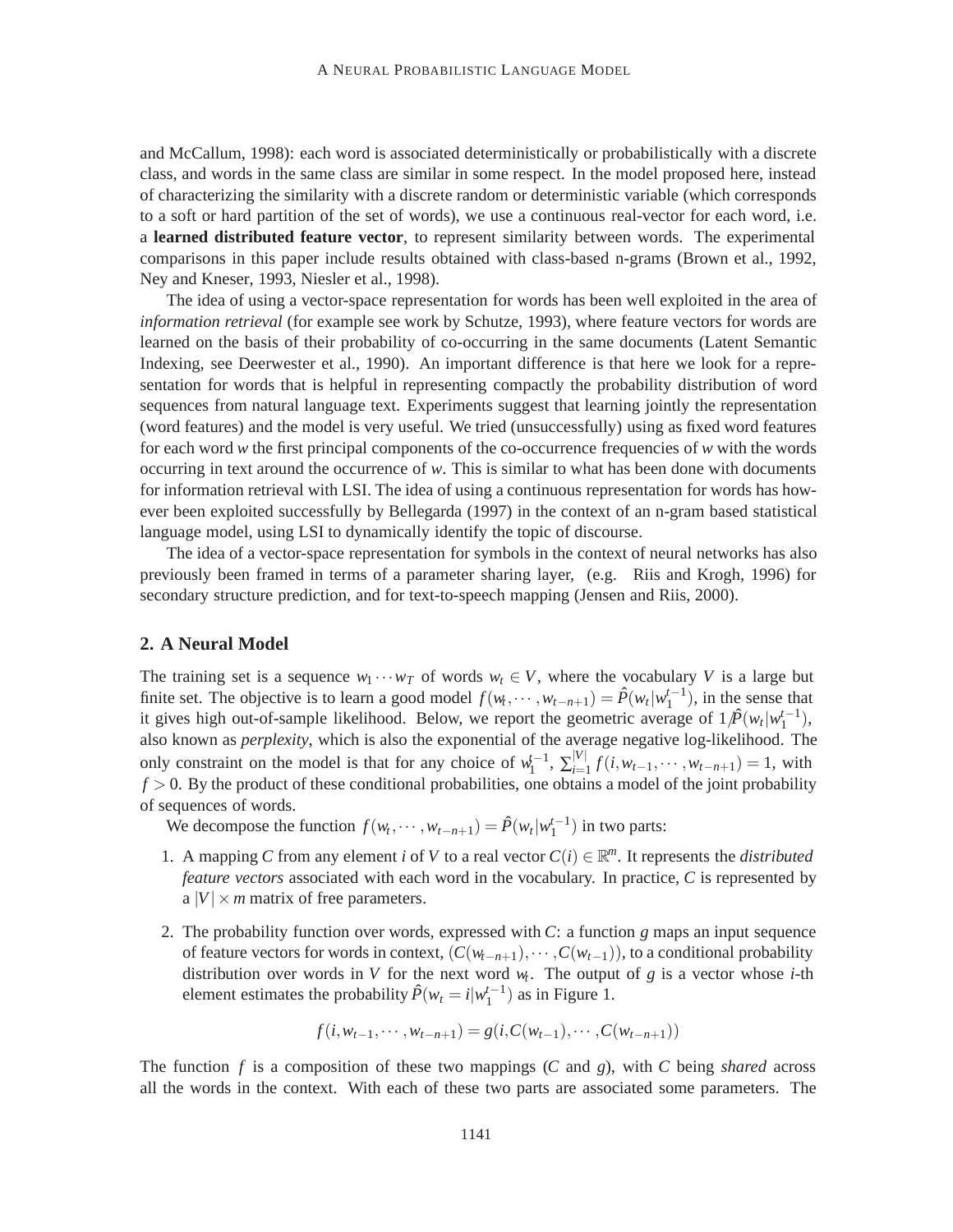

Figure 1: Neural architecture:  $f(i, w_{t-1}, \dots, w_{t-n+1}) = g(i, C(w_{t-1}), \dots, C(w_{t-n+1}))$  where g is the neural network and  $C(i)$  is the *i*-th word feature vector.

parameters of the mapping *C* are simply the feature vectors themselves, represented by a  $|V| \times m$ matrix *C* whose row *i* is the feature vector  $C(i)$  for word *i*. The function *g* may be implemented by a feed-forward or recurrent neural network or another parametrized function, with parameters ω. The overall parameter set is  $θ = (C, ω)$ .

Training is achieved by looking for θ that maximizes the training corpus penalized log-likelihood:

$$
L = \frac{1}{T} \sum_{t} \log f(w_t, w_{t-1}, \cdots, w_{t-n+1}; \theta) + R(\theta),
$$

where  $R(\theta)$  is a regularization term. For example, in our experiments, R is a weight decay penalty applied only to the weights of the neural network and to the  $C$  matrix, not to the biases.<sup>3</sup>

In the above model, the number of free parameters **only scales linearly** with *V*, the number of words in the vocabulary. It also **only scales linearly** with the order *n* : the scaling factor could be reduced to sub-linear if more sharing structure were introduced, e.g. using a time-delay neural network or a recurrent neural network (or a combination of both).

In most experiments below, the neural network has one hidden layer beyond the word features mapping, and optionally, direct connections from the word features to the output. Therefore there are really two hidden layers: the shared word features layer *C*, which has no non-linearity (it would not add anything useful), and the ordinary hyperbolic tangent hidden layer. More precisely, the neural network computes the following function, with a *softmax* output layer, which guarantees positive probabilities summing to 1:

$$
\hat{P}(w_t|w_{t-1},\cdots w_{t-n+1})=\frac{e^{y_{w_t}}}{\sum_i e^{y_i}}.
$$

<sup>3.</sup> The *biases* are the additive parameters of the neural network, such as *b* and *d* in equation 1 below.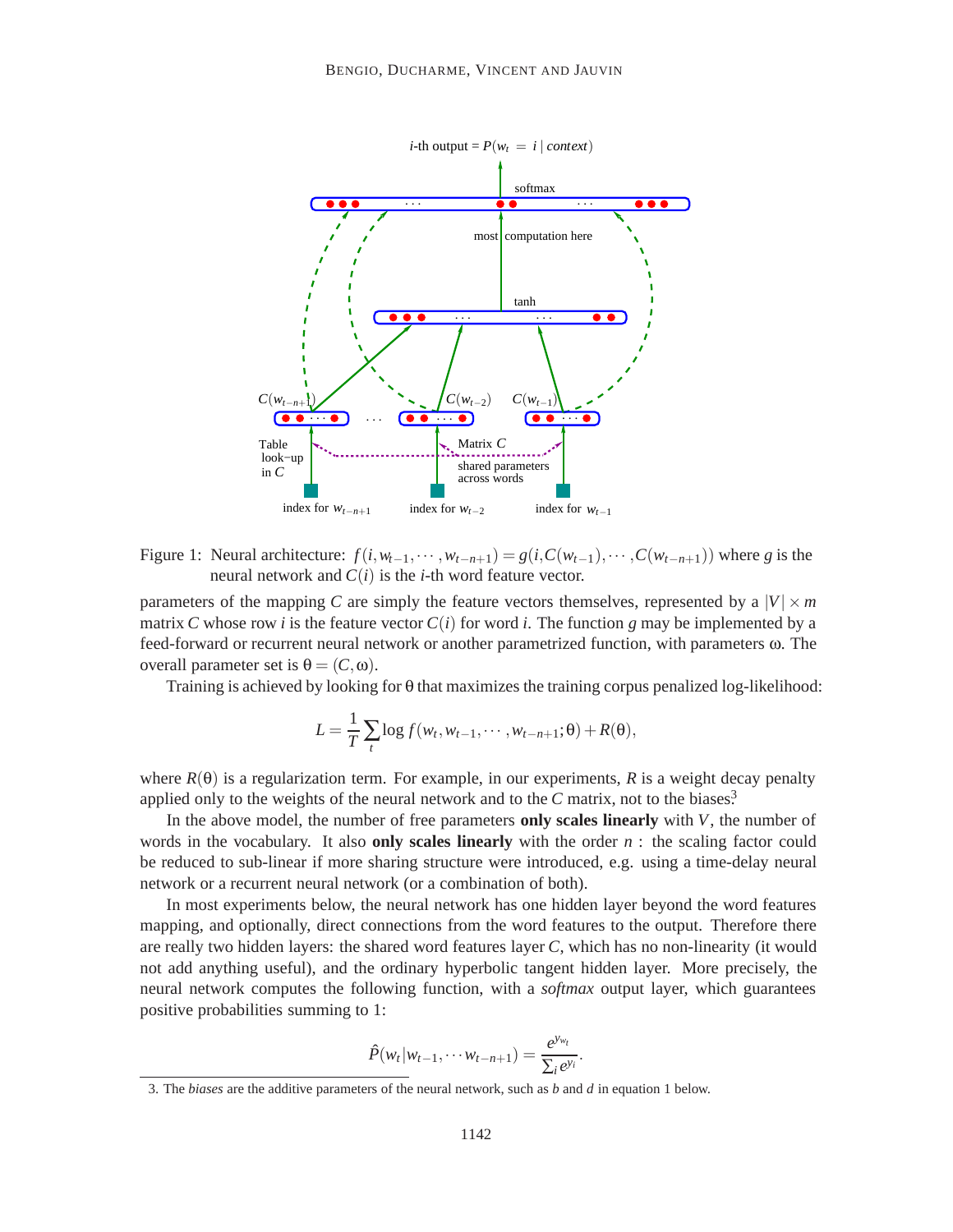The  $y_i$  are the unnormalized log-probabilities for each output word  $i$ , computed as follows, with parameters *b*,*W*,*U*,*d* and *H*:

$$
y = b + Wx + U \tanh(d + Hx)
$$
 (1)

where the hyperbolic tangent tanh is applied element by element, *W* is optionally zero (no direct connections), and  $x$  is the word features layer activation vector, which is the concatenation of the input word features from the matrix C:

$$
x = (C(w_{t-1}), C(w_{t-2}), \cdots, C(w_{t-n+1})).
$$

Let *h* be the number of hidden units, and *m* the number of features associated with each word. When no direct connections from word features to outputs are desired, the matrix *W* is set to 0. The free parameters of the model are the output biases  $b$  (with  $|V|$  elements), the hidden layer biases  $d$  (with *h* elements), the hidden-to-output weights *U* (a  $|V| \times h$  matrix), the word features to output weights *W* (a  $|V| \times (n-1)m$  matrix), the hidden layer weights *H* (a  $h \times (n-1)m$  matrix), and the word features *C* (a  $|V| \times m$  matrix):

$$
\theta = (b, d, W, U, H, C).
$$

The number of free parameters is  $|V|(1 + nm + h) + h(1 + (n - 1)m)$ . The dominating factor is  $|V|(nm+h)$ . Note that in theory, if there is a weight decay on the weights *W* and *H* but not on *C*, then *W* and *H* could converge towards zero while *C* would blow up. In practice we did not observe such behavior when training with stochastic gradient ascent.

Stochastic gradient ascent on the neural network consists in performing the following iterative update after presenting the *t*-th word of the training corpus:

$$
\theta \leftarrow \theta + \varepsilon \frac{\partial \log \hat{P}(w_t|w_{t-1}, \cdots w_{t-n+1})}{\partial \theta}
$$

where  $\varepsilon$  is the "learning rate". Note that a large fraction of the parameters needs not be updated or visited after each example: the word features  $C(i)$  of all words *j* that do not occur in the input window.

**Mixture of models.** In our experiments (see Section 4) we have found improved performance by combining the probability predictions of the neural network with those of an interpolated trigram model, either with a simple fixed weight of 0.5, a learned weight (maximum likelihood on the validation set) or a set of weights that are conditional on the frequency of the context (using the same procedure that combines trigram, bigram, and unigram in the interpolated trigram, which is a mixture).

## **3. Parallel Implementation**

Although the number of parameters scales nicely, i.e. linearly with the size of the input window and linearly with the size of the vocabulary, the amount of computation required for obtaining the output probabilities is much greater than that required from n-gram models. The main reason is that with n-gram models, obtaining a particular  $P(w_t|w_{t-1},...,w_{t-n+1})$  does not require the computation of the probabilities for all the words in the vocabulary, because of the easy normalization (performed when training the model) enjoyed by the linear combinations of relative frequencies. The main computational bottleneck with the neural implementation is the computation of the activations of the output layer.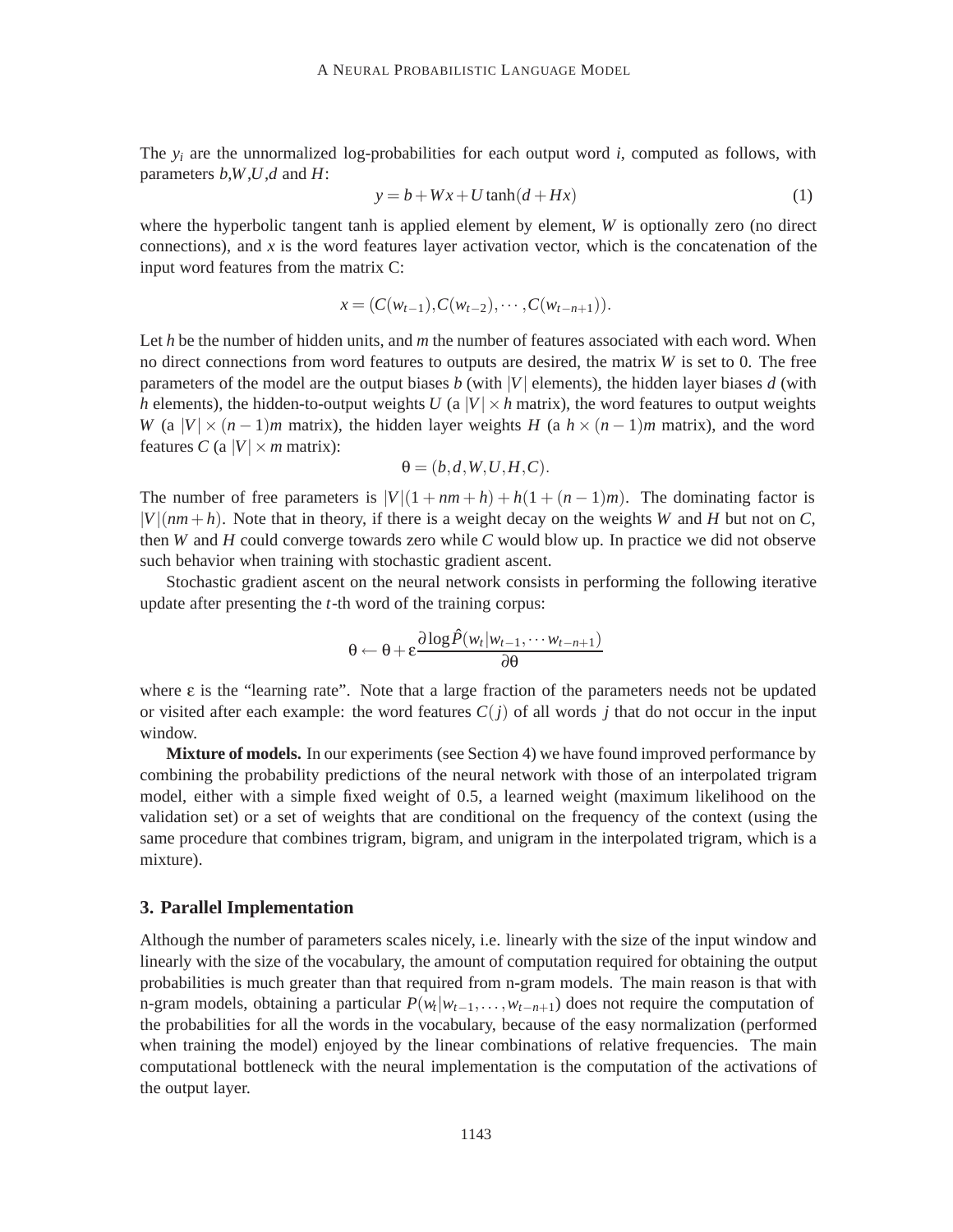Running the model (both training and testing) on a parallel computer is a way to reduce computation time. We have explored parallelization on two types of platforms: shared-memory processor machines and Linux clusters with a fast network.

## **3.1 Data-Parallel Processing**

In the case of a shared-memory processor, parallelization is easily achieved, thanks to the very low communication overhead between processors, through the shared memory. In that case we have chosen a data-parallel implementation in which **each processor works on a different subset of the data**. Each processor computes the gradient for its examples, and performs stochastic gradient updates on the parameters of the model, which are simply stored in a shared-memory area. Our first implementation was extremely slow and relied on synchronization commands to make sure that each processor would not write at the same time as another one in one of the above parameter subsets. Most of the cycles of each processor were spent waiting for another processor to release a lock on the write access to the parameters.

Instead we have chosen an **asynchronous implementation** where each processor can write at any time in the shared-memory area. Sometimes, part of an update on the parameter vector by one of the processors is lost, being overwritten by the update of another processor, and this introduces a bit of noise in the parameter updates. However, this noise seems to be very small and did not apparently slow down training.

Unfortunately, large shared-memory parallel computers are very expensive and their processor speed tends to lag behind mainstream CPUs that can be connected in clusters. We have thus been able to obtain much faster training on fast network clusters.

#### **3.2 Parameter-Parallel Processing**

If the parallel computer is a network of CPUs, we generally can't afford to frequently exchange all the parameters among the processors, because that represents tens of megabytes (almost 100 megabytes in the case of our largest network), which would take too much time through a local network. Instead we have chosen to **parallelize across the parameters**, in particular the parameters of the output units, because that is where the vast majority of the computation is taking place, in our architecture. Each CPU is responsible for the computation of the unnormalized probability for a subset of the outputs, and performs the updates for the corresponding output unit parameters (weights going into that unit). This strategy allowed us to perform a **parallelized stochastic gradient ascent** with a negligible communication overhead. The CPUs essentially need to communicate two informations: (1) the normalization factor of the output softmax, and (2) the gradients on the hidden layer (denoted *a* below) and word feature layer (denoted *x*). All the CPUs duplicate the computations that precede the computation of the output units activations, i.e., the selection of word features and the computation of the hidden layer activation *a*, as well as the corresponding back-propagation and update steps. However, these computations are a negligible part of the total computation for our networks.

For example, consider the following architecture used in the experiments on the AP (Associated Press) news data: the vocabulary size is  $|V| = 17,964$ , the number of hidden units is  $h = 60$ , the order of the model is  $n = 6$ , the number of word features is  $m = 100$ . The total number of numerical operations to process a single training example is approximately  $|V|(1+nm+h)+h(1+nm)+nm$  (where the terms correspond respectively to the computations of the output units, hidden units, and word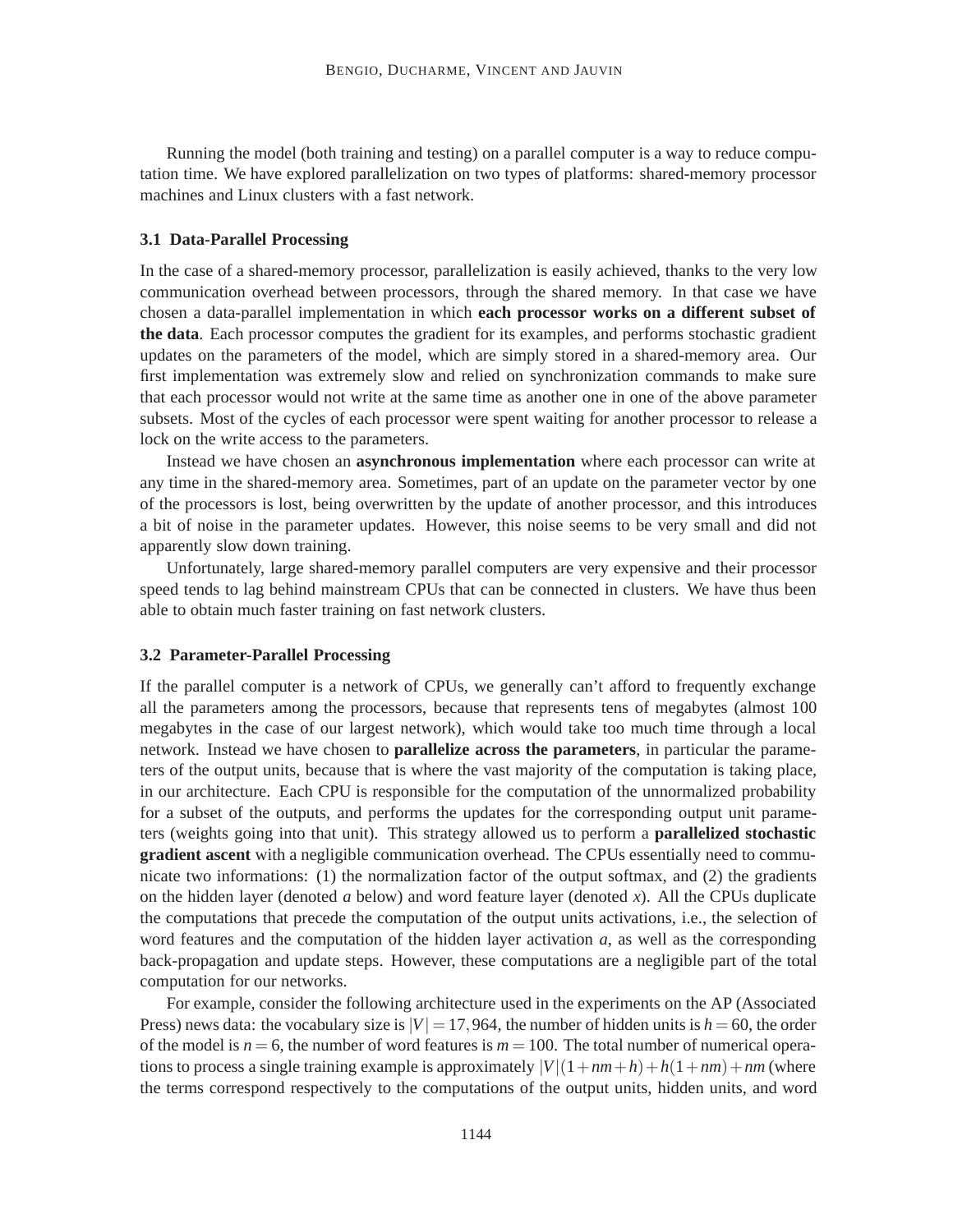feature units). In this example the fraction of the overall computation required for computing the weighted sums of the output units is therefore approximately  $\frac{|V|(1+(n-1)m+h)}{|V|(1+(n-1)m+h)+(1+(n-1)m)+(n-1)m}$  = 99.7%. This calculation is approximate because the actual CPU time associated with different operations differ, but it shows that it is generally advantageous to parallelize the output units computation. The fact that all CPUs will duplicate a very small fraction of the computations is not going to hurt the total computation time for the level of parallelization sought here, i.e. of a few dozen processors. If the number of hidden units was large, parallelizing their computation would also become profitable, but we did not investigate that approach in our experiments.

The implementation of this strategy was done on a cluster of 1.2 GHz clock-speed Athlon processors (32 x 2 CPUs) connected through a Myrinet network (a low-latency Gigabit local area network), using the MPI (Message Passing Interface) library (Dongarra et al., 1995) for the parallelization routines. The parallelization algorithm is sketched below, for a single example  $(\psi_{-n+1}, \dots, \psi_t)$ , executed in parallel by CPU *i* in a cluster of *M* processors. CPU *i* (*i* ranging from 0 to  $M-1$ ) is responsible of a block of output units starting at number  $start = i \times \frac{|V|}{M}$ , the block being of length min( $\lceil |V|/|M|, |V| - start_i$ ).

#### **COMPUTATION FOR PROCESSOR** *i*, example *t*

## 1. **FORWARD PHASE**

(a) Perform forward computation for the word features layer:

$$
x(k) \leftarrow C(w_{t-k}), x = (x(1), x(2), \cdots, x(n-1))
$$

- (b) Perform forward computation for the hidden layer:  $o \leftarrow d + Hx$ 
	- $a \leftarrow \tanh(o)$
- (c) Perform forward computation for output units in the *i*-th block:  $s_i \leftarrow 0$

Loop over *j* in the *i*-th block

- i.  $y_j \leftarrow b_j + a_i U_j$
- ii. If (direct connections)  $y_i \leftarrow y_i + x \cdot W_i$
- iii.  $p_j ← e^{y_j}$
- iv.  $s_i \leftarrow s_i + p_j$
- (d) Compute and share  $S = \sum_i s_i$  among the processors. This can easily be achieved with an MPI Allreduce operation, which can efficiently compute and share this sum.
- (e) Normalize the probabilities: Loop over *j* in the *i*-th block,  $p_i \leftarrow p_j/S$ .
- (f) Update the log-likelihood. If  $w_t$  falls in the block of CPU  $i > 0$ , then CPU  $i$  sends  $p_{w_t}$  to CPU 0. CPU 0 computes  $L = \log p_{w_t}$  and keeps track of the total log-likelihood.

#### 2. **BACKWARD/UPDATE PHASE**, with learning rate ε.

(a) Perform backward gradient computation for output units in the *i*-th block: clear gradient vectors  $\frac{\partial L}{\partial a}$  and  $\frac{\partial L}{\partial x}$ . Loop over *j* in the *i*-th block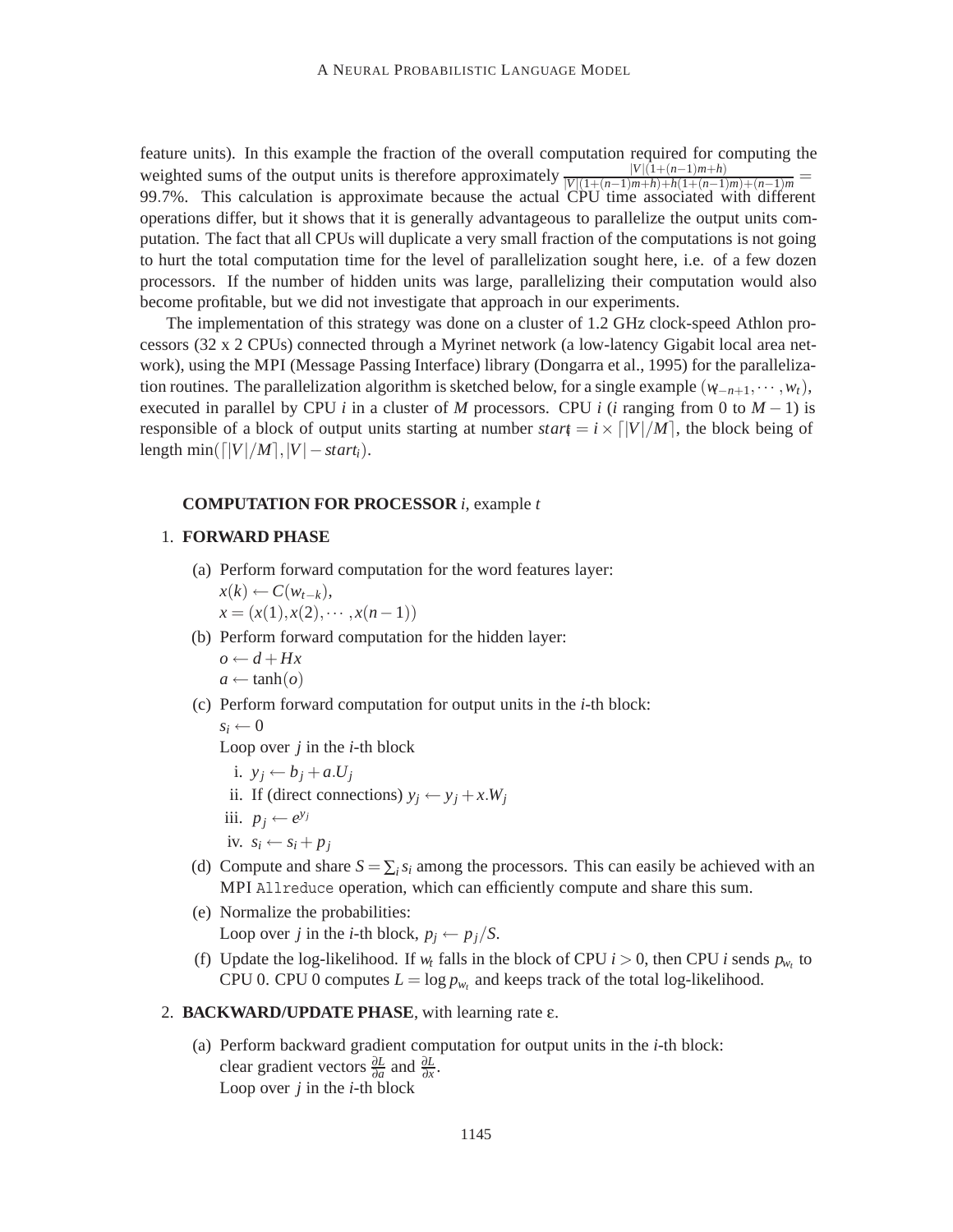i. 
$$
\frac{\partial L}{\partial y_j} \leftarrow 1_{j == w_i} - p_j
$$
  
\nii.  $b_j \leftarrow b_j + \varepsilon \frac{\partial L}{\partial y_j}$   
\nIf (direct connections)  $\frac{\partial L}{\partial x} \leftarrow \frac{\partial L}{\partial x} + \frac{\partial L}{\partial y_j} W_j$   
\n $\frac{\partial L}{\partial a} \leftarrow \frac{\partial L}{\partial a} + \frac{\partial L}{\partial y_j} U_j$   
\nIf (direct connections)  $W_j \leftarrow W_j + \varepsilon \frac{\partial L}{\partial y_j} x$   
\n $U_j \leftarrow U_j + \varepsilon \frac{\partial L}{\partial y_j} a$ 

- (b) Sum and share  $\frac{\partial L}{\partial x}$  and  $\frac{\partial L}{\partial a}$  across processors. This can easily be achieved with an MPI Allreduce operation.
- (c) Back-propagate through and update hidden layer weights:
	- Loop over *k* between 1 and *h*,

$$
\frac{\frac{\partial L}{\partial o_k}}{\frac{\partial L}{\partial x}} \leftarrow \frac{(1 - a_k^2)}{\frac{\partial L}{\partial x}} \frac{\frac{\partial L}{\partial x}}{\frac{\partial L}{\partial x}}
$$
\n
$$
d \leftarrow d + \varepsilon \frac{\partial L}{\partial o}
$$
\n
$$
H \leftarrow H + \varepsilon \frac{\partial L}{\partial o} x'
$$

(d) Update word feature vectors for the input words:

Loop over *k* between 1 and *n*−1  $C(w_{t-k}) \leftarrow C(w_{t-k}) + \varepsilon \frac{\partial L}{\partial x(k)}$ where  $\frac{\partial L}{\partial x(k)}$  is the *k*-th block (of length *m*) of the vector  $\frac{\partial L}{\partial x}$ .

The weight decay regularization was not shown in the above implementation but can easily be put in (by subtracting the weight decay factor times the learning rate times the value of the parameter, from each parameter, at each update). Note that parameter updates are done directly rather than through a parameter gradient vector, to increase speed, a limiting factor in computation speed being the access to memory, in our experiments.

There could be a numerical problem in the computation of the exponentials in the forward phase, whereby all the  $p_i$  could be numerically zero, or one of them could be too large for computing the exponential (step 1(c)*ii* above). To avoid this problem, the usual solution is to subtract the maximum of the *yj*'s before taking the exponentials in the *softmax*. Thus we have added an extra Allreduce operation to share among the *M* processors the maximum of the *yj*'s, before computing the exponentials in  $p_i$ . Let  $q_i$  be the maximum of the  $y_i$ 's in block *i*. Then the overall maximum  $Q = \max_i q_i$  is collectively computed and shared among the *M* processors. The exponentials are then computed as follows:  $p_j \leftarrow e^{y_j-Q}$  (instead of step 1(c)*ii*) to guarantee that at least one of the  $p_j$ 's will be numerically non-zero, and the maximum of the exponential's argument is 1.

By comparing clock time of the parallel version with clock time on a single processor, we found that the communication overhead was only 1/15th of the total time (for one training epoch): thus we get an almost perfect speed-up through parallelization, using this algorithm on a fast network.

On clusters with a slow network, it might be possible to still obtain an efficient parallelization by performing the communications every *K* examples (a *mini-batch*) rather than for each example. This requires storing *K* versions of the activities and gradients of the neural network in each processor. After the forward phase on the *K* examples, the probability sums must be shared among the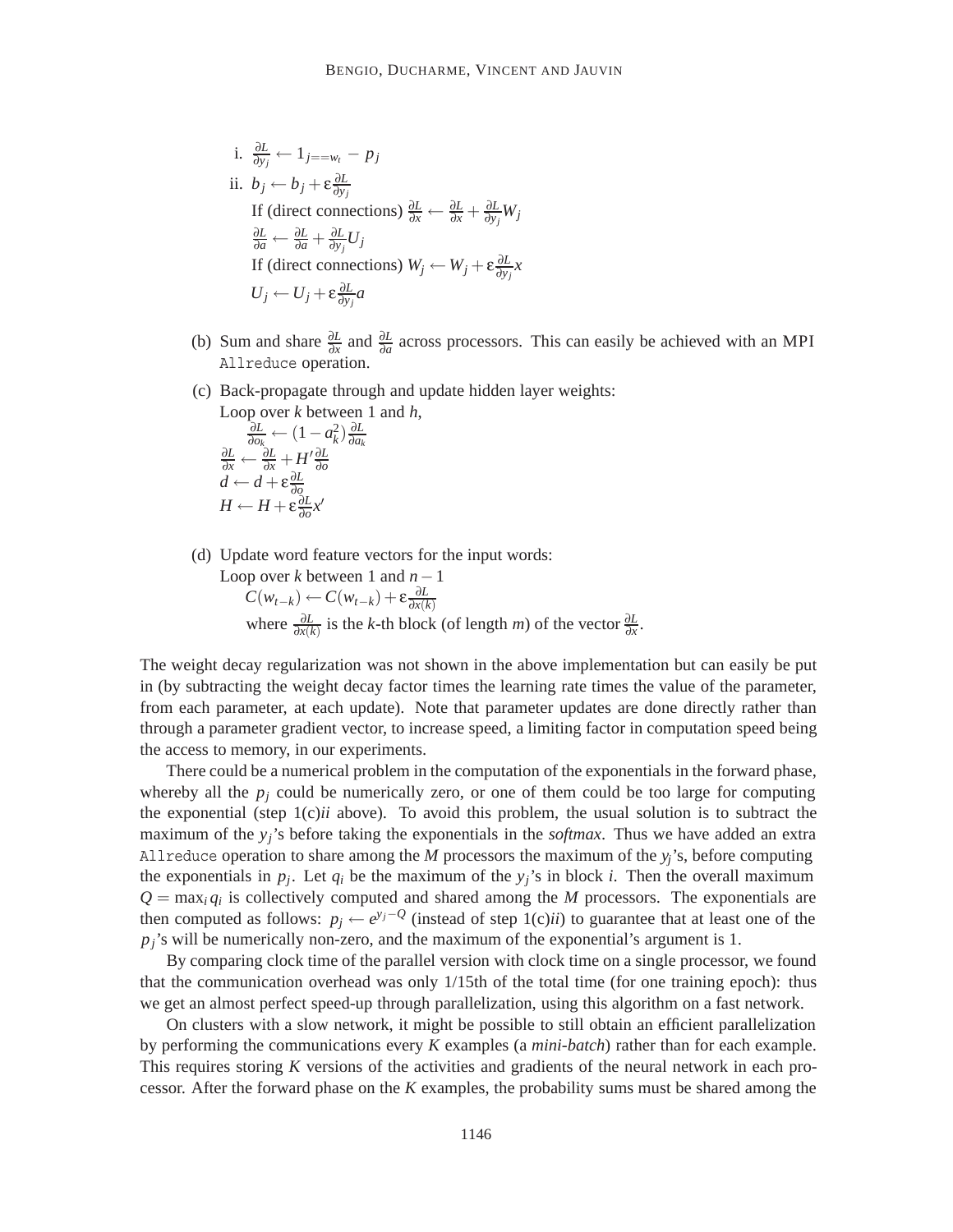processors. Then the *K* backward phases are initiated, to obtain the *K* partial gradient vectors  $\frac{\partial L}{\partial a}$ and <sup>∂</sup>*<sup>L</sup>* <sup>∂</sup>*<sup>x</sup>* . After exchanging these gradient vectors among the processors, each processor can complete the backward phase and update parameters. This method mainly saves time because of the savings in network communication latency (the amount of data transferred is the same). It may lose in convergence time if *K* is too large, for the same reason that batch gradient descent is generally much slower than stochastic gradient descent (LeCun et al., 1998).

## **4. Experimental Results**

Comparative experiments were performed on the Brown corpus which is a stream of 1,181,041 words, from a large variety of English texts and books. The first 800,000 words were used for training, the following 200,000 for validation (model selection, weight decay, early stopping) and the remaining 181,041 for testing. The number of different words is 47*,*578 (including punctuation, distinguishing between upper and lower case, and including the syntactical marks used to separate texts and paragraphs). Rare words with frequency  $\leq$  3 were merged into a single symbol, reducing the vocabulary size to  $|V| = 16,383$ .

An experiment was also run on text from the Associated Press (AP) News from 1995 and 1996. The training set is a stream of about 14 million (13,994,528) words, the validation set is a stream of about 1 million (963,138) words, and the test set is also a stream of about 1 million (963,071) words. The original data has 148,721 different words (including punctuation), which was reduced to  $|V| = 17964$  by keeping only the most frequent words (and keeping punctuation), mapping upper case to lower case, mapping numeric forms to special symbols, mapping rare words to a special symbol and mapping proper nouns to another special symbol.

For training the neural networks, the initial learning rate was set to  $\epsilon_0 = 10^{-3}$  (after a few trials with a tiny data set), and gradually decreased according to the following schedule:  $\epsilon = \frac{\epsilon_o}{1+r}$  where *t* represents the number of parameter updates done and *r* is a decrease factor that was heuristically chosen to be  $r = 10^{-8}$ .

## **4.1 N-Gram Models**

The first benchmark against which the neural network was compared is an interpolated or smoothed trigram model (Jelinek and Mercer, 1980). Let  $q_t = l(freq(w_{t-1}, w_{t-2}))$  represents the discretized frequency of occurrence of the input context  $(w_{t-1}, w_{t-2})$ .<sup>4</sup> Then the conditional probability estimates have the form of a conditional mixture:

$$
\hat{P}(w_t|w_{t-1}, w_{t-2}) = \alpha_0(q_t)p_0 + \alpha_1(q_t)p_1(w_t) + \alpha_2(q_t)p_2(w_t|w_{t-1}) + \alpha_3(q_t)p_3(w_t|w_{t-1}, w_{t-2})
$$

with conditional weights  $\alpha_i(q_t) \geq 0$ ,  $\sum_i \alpha_i(q_t) = 1$ . The base predictors are the following:  $p_0 = 0$  $1/|V|$ ,  $p_1(i)$  is a unigram (relative frequency of word *i* in the training set),  $p_2(i|j)$  is the bigram (relative frequency of word *i* when the previous word is *j*), and  $p_3(i|j,k)$  is the trigram (relative frequency of word *i* when the previous 2 words are *j* and *k*). The motivation is that when the frequency of  $(w_{t-1}, w_{t-2})$  is large,  $p_3$  is most reliable, whereas when it is lower, the lower-order statistics of  $p_2$ ,  $p_1$ , or even  $p_0$  are more reliable. There is a different set of mixture weights  $\alpha$  for each of the discrete values of  $q_t$  (which are context frequency bins). They can be easily estimated with

<sup>4.</sup> We used  $l(x) = \lceil -\log((1+x)/T) \rceil$  where  $freq(w_{t-1}, w_{t-2})$  is the frequency of occurrence of the input context and *T* is the size of the training corpus.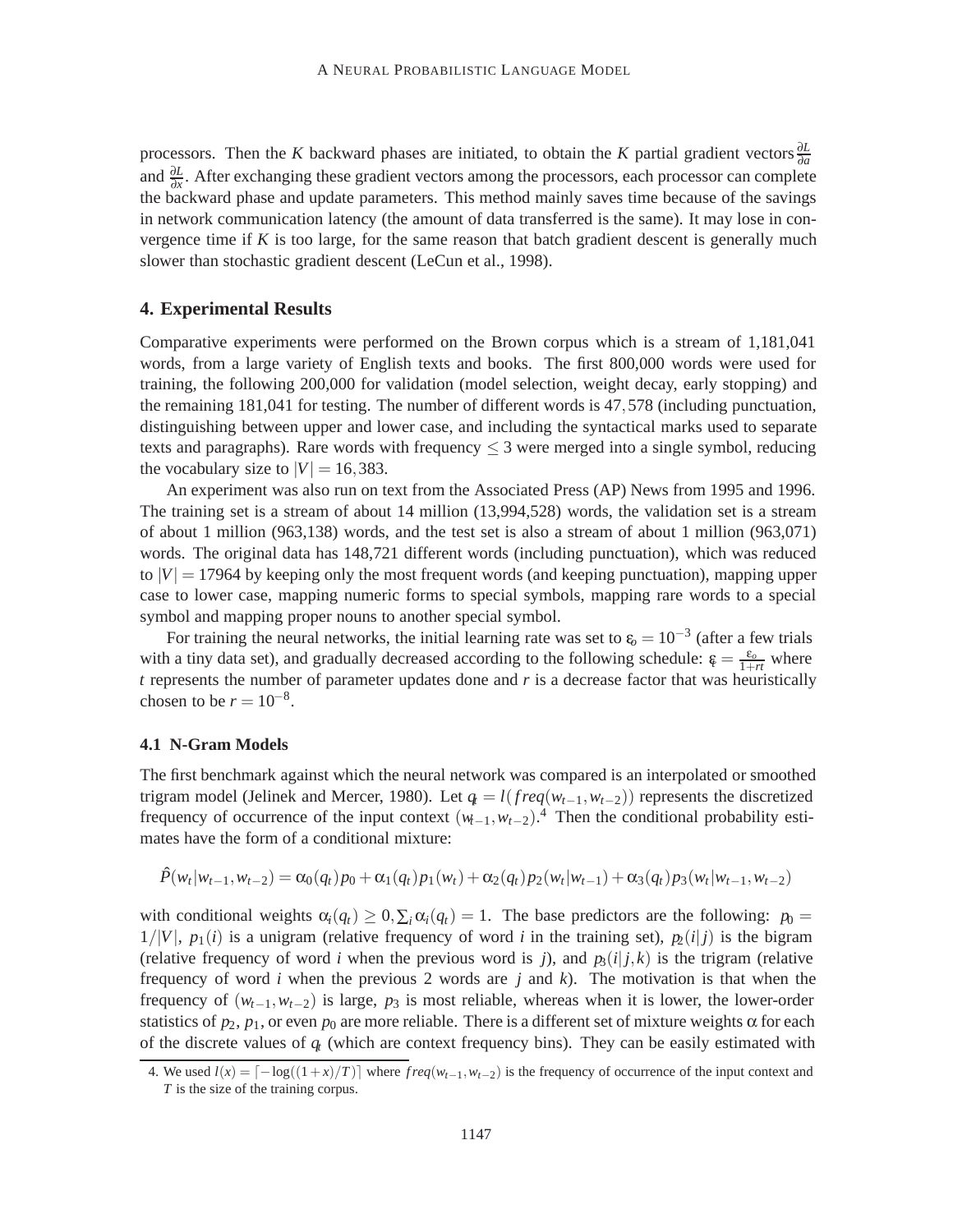the EM algorithm in about 5 iterations, on a set of data (the validation set) not used for estimating the unigram, bigram and trigram relative frequencies. The interpolated n-gram was used to form a mixture with the MLPs since they appear to make "errors" in very different ways.

Comparisons were also made with other state-of-the-art n-gram models: back-off n-gram models with the *Modified Kneser-Ney* algorithm (Kneser and Ney, 1995, Chen and Goodman., 1999), as well as class-based n-gram models (Brown et al., 1992, Ney and Kneser, 1993, Niesler et al., 1998). The validation set was used to choose the order of the n-gram and the number of word classes for the class-based models. We used the implementation of these algorithms in the SRI Language Modeling toolkit, described by Stolcke (2002) and in www.speech.sri.com/projects/srilm/. They were used for computing the back-off models perplexities reported below, noting that we did not give a special status to end-of-sentence tokens in the accounting of the log-likelihood, just as for our neural network perplexity. All tokens (words and punctuation) were treated the same in averaging the log-likelihood (hence in obtaining the perplexity).

## **4.2 Results**

Below are measures of test set perplexity (geometric average of  $1/\hat{P}(w_t | w_1^{t-1})$ ) for different models *P*ˆ. Apparent convergence of the stochastic gradient ascent procedure was obtained after around 10 to 20 epochs for the Brown corpus. On the AP News corpus we were not able to see signs of overfitting (on the validation set), possibly because we ran only 5 epochs (over 3 weeks using 40 CPUs). Early stopping on the validation set was used, but was necessary only in our Brown experiments. A weight decay penalty of 10<sup>-4</sup> was used in the Brown experiments and a weight decay of 10<sup>-5</sup> was used in the APNews experiments (selected by a few trials, based on validation set perplexity). Table 1 summarizes the results obtained on the Brown corpus. All the back-off models of the table are modified Kneser-Ney n-grams, which worked significantly better than standard back-off models. When *m* is specified for a back-off model in the table, a class-based n-gram is used (*m* is the number of word classes). Random initialization of the word features was done (similarly to initialization of neural network weights), but we suspect that better results might be obtained with a knowledge-based initialization.

The **main result** is that significantly better results can be obtained when using the neural network, in comparison with the best of the n-grams, with a test perplexity difference of about 24% on Brown and about 8% on AP News, when taking the MLP versus the n-gram that worked best on the validation set. The table also suggests that the neural network was able to take advantage of more context (on Brown, going from 2 words of context to 4 words brought improvements to the neural network, not to the n-grams). It also shows that the hidden units are useful (MLP3 vs MLP1 and MLP4 vs MLP2), and that mixing the output probabilities of the neural network with the interpolated trigram always helps to reduce perplexity. The fact that simple averaging helps suggests that the neural network and the trigram make errors (i.e. low probability given to an observed word) in different places. The results do not allow to say whether the direct connections from input to output are useful or not, but suggest that on a smaller corpus at least, better generalization can be obtained without the direct input-to-output connections, at the cost of longer training: without direct connections the network took twice as much time to converge (20 epochs instead of 10), albeit to a slightly lower perplexity. A reasonable interpretation is that direct input-to-output connections provide a bit more capacity and faster learning of the "linear" part of the mapping from word features to log-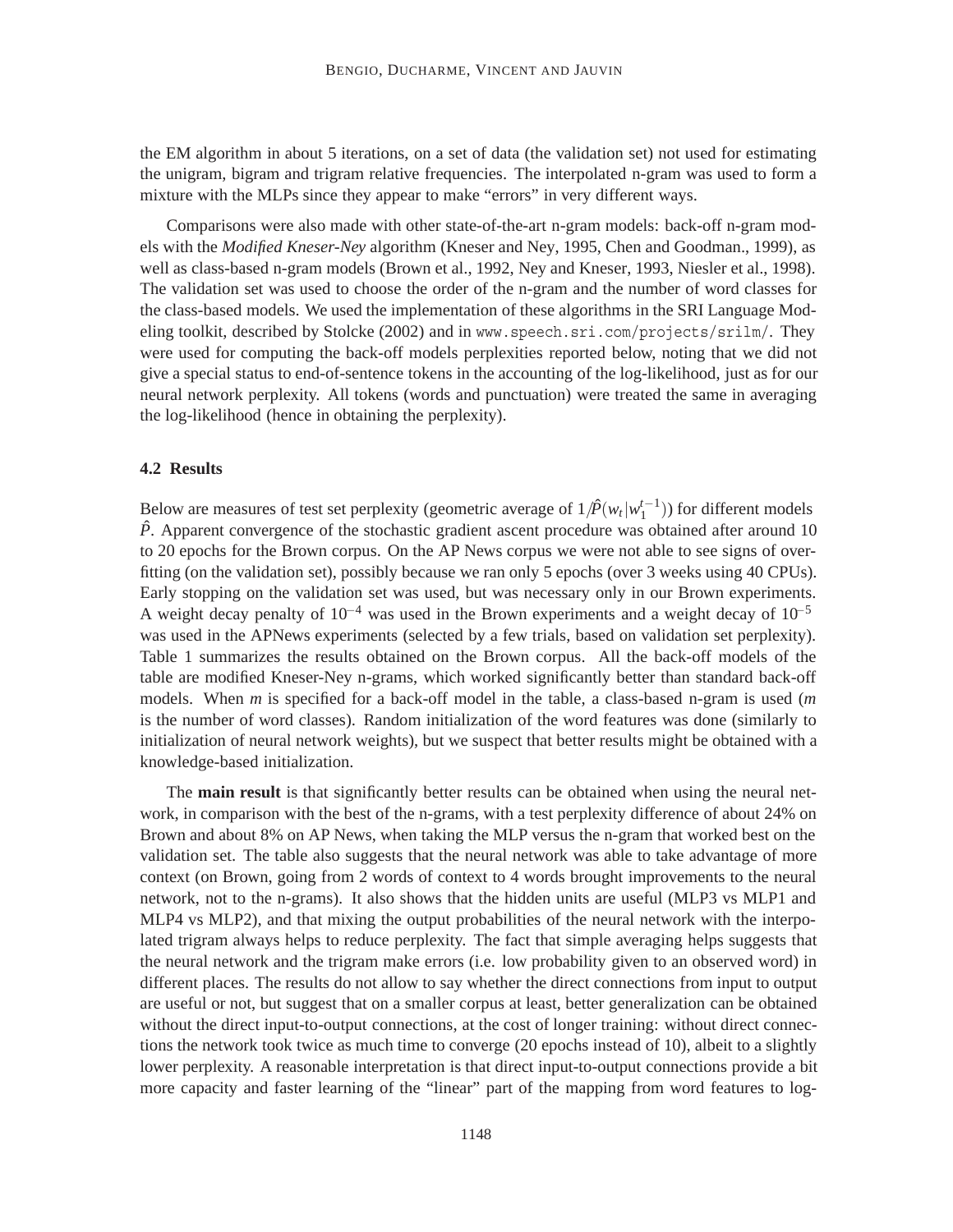|                      | $\mathbf n$ | $\mathbf{C}$ | h              | m  | direct | mix | train. | valid. | test. |
|----------------------|-------------|--------------|----------------|----|--------|-----|--------|--------|-------|
| MLP1                 | 5           |              | 50             | 60 | yes    | no  | 182    | 284    | 268   |
| MLP <sub>2</sub>     | 5           |              | 50             | 60 | yes    | yes |        | 275    | 257   |
| MLP3                 | 5           |              | $\overline{0}$ | 60 | yes    | no  | 201    | 327    | 310   |
| MLP4                 | 5           |              | $\overline{0}$ | 60 | yes    | yes |        | 286    | 272   |
| MLP <sub>5</sub>     | 5           |              | 50             | 30 | yes    | no  | 209    | 296    | 279   |
| MLP <sub>6</sub>     | 5           |              | 50             | 30 | yes    | yes |        | 273    | 259   |
| MLP7                 | 3           |              | 50             | 30 | yes    | no  | 210    | 309    | 293   |
| MLP8                 | 3           |              | 50             | 30 | yes    | yes |        | 284    | 270   |
| MLP <sub>9</sub>     | 5           |              | 100            | 30 | no     | no  | 175    | 280    | 276   |
| MLP10                | 5           |              | 100            | 30 | no     | yes |        | 265    | 252   |
| Del. Int.            | 3           |              |                |    |        |     | 31     | 352    | 336   |
| Kneser-Ney back-off  | 3           |              |                |    |        |     |        | 334    | 323   |
| Kneser-Ney back-off  | 4           |              |                |    |        |     |        | 332    | 321   |
| Kneser-Ney back-off  | 5           |              |                |    |        |     |        | 332    | 321   |
| class-based back-off | 3           | 150          |                |    |        |     |        | 348    | 334   |
| class-based back-off | 3           | 200          |                |    |        |     |        | 354    | 340   |
| class-based back-off | 3           | 500          |                |    |        |     |        | 326    | 312   |
| class-based back-off | 3           | 1000         |                |    |        |     |        | 335    | 319   |
| class-based back-off | 3           | 2000         |                |    |        |     |        | 343    | 326   |
| class-based back-off | 4           | 500          |                |    |        |     |        | 327    | 312   |
| class-based back-off | 5           | 500          |                |    |        |     |        | 327    | 312   |

Table 1: Comparative results on the Brown corpus. The deleted interpolation trigram has a test perplexity that is 33% above that of the neural network with the lowest validation perplexity. The difference is 24% in the case of the best n-gram (a class-based model with 500 word classes). *n* : order of the model. *c* : number of word classes in class-based n-grams. *h* : number of hidden units. *m* : number of word features for MLPs, number of classes for class-based n-grams. *direct*: whether there are direct connections from word features to outputs. *mix*: whether the output probabilities of the neural network are mixed with the output of the trigram (with a weight of 0.5 on each). The last three columns give perplexity on the training, validation and test sets.

probabilities. On the other hand, without those connections the hidden units form a tight bottleneck which might force better generalization.

Table 2 gives similar results on the larger corpus (AP News), albeit with a smaller difference in perplexity (8%). Only 5 epochs were performed (in approximately three weeks with 40 CPUs). The class-based model did not appear to help the n-gram models in this case, but the high-order modified Kneser-Ney back-off model gave the best results among the n-gram models.

## **5. Extensions and Future Work**

In this section, we describe extensions to the model described above, and directions for future work.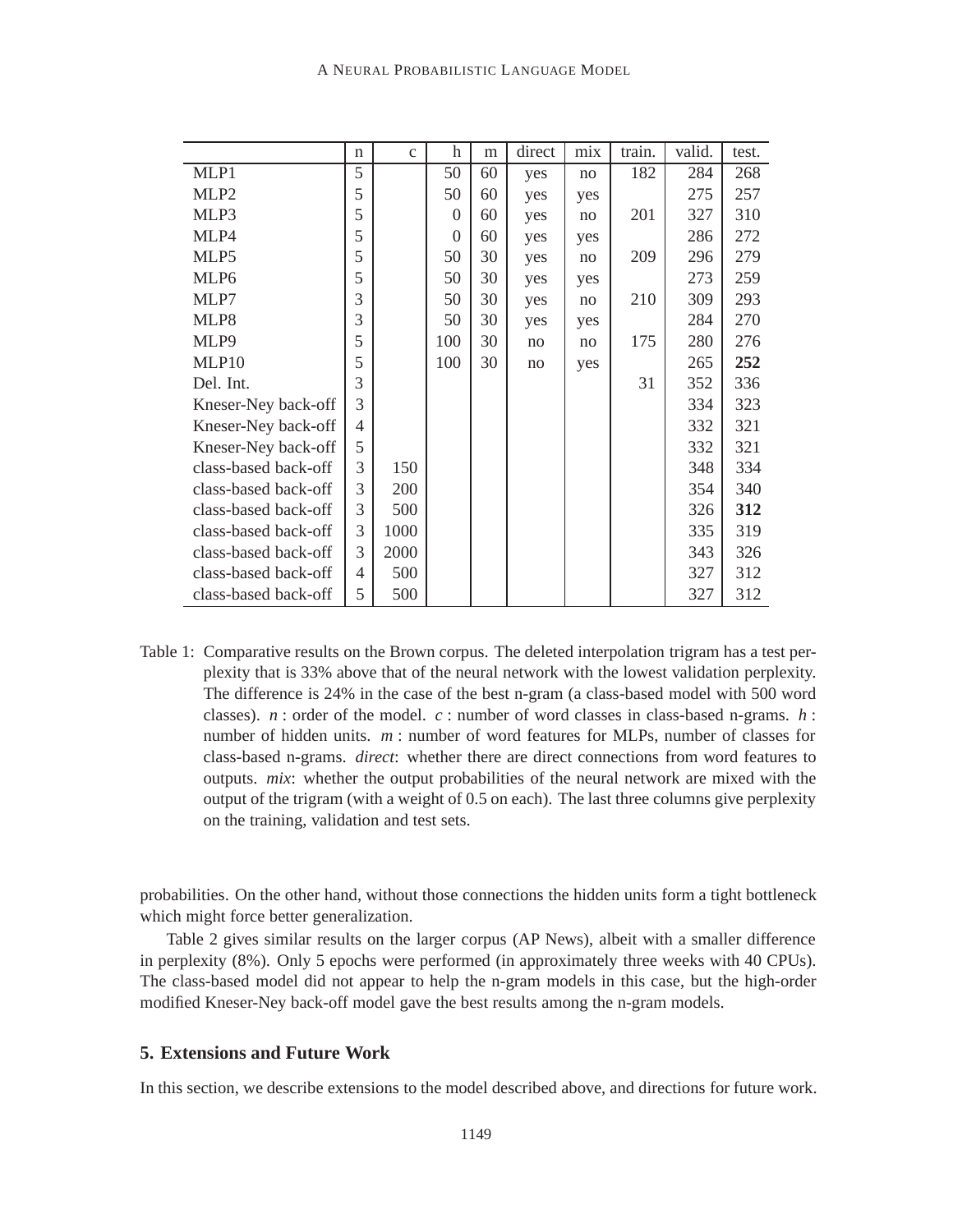|                    | n |    | m   | direct | m <sub>1</sub> x | train. | valid. | test. |
|--------------------|---|----|-----|--------|------------------|--------|--------|-------|
| MLP10              | 6 | 60 | 100 | yes    | yes              |        | 104    | 109   |
| Del. Int.          | 3 |    |     |        |                  |        | 126    | 132   |
| <b>Back-off KN</b> |   |    |     |        |                  |        | 121    | 127   |
| <b>Back-off KN</b> |   |    |     |        |                  |        | 113    | 119   |
| <b>Back-off KN</b> |   |    |     |        |                  |        |        | 117   |

Table 2: Comparative results on the AP News corpus. See the previous table for the column labels.

#### **5.1 An Energy Minimization Network**

A variant of the above neural network can be interpreted as an energy minimization model following Hinton's recent work on products of experts (Hinton, 2000). In the neural network described in the previous sections the distributed word features are used only for the "input" words and not for the "output" word (next word). Furthermore, a very large number of parameters (the majority) are expanded in the output layer: the semantic or syntactic similarities between output words are not exploited. In the variant described here, the output word is also represented by its feature vector. The network takes in input a sub-sequence of words (mapped to their feature vectors) and outputs an energy function *E* which is low when the words form a likely sub-sequence, high when it is unlikely. For example, the network outputs an "energy" function

$$
E(w_{t-n+1}, \cdots, w_t) = v \cdot \tanh(d + Hx) + \sum_{i=0}^{n-1} b_{w_{t-i}}
$$

where  $b$  is the vector of biases (which correspond to unconditional probabilities),  $d$  is the vector of hidden units biases,  $\nu$  is the output weight vector, and  $H$  is the hidden layer weight matrix, and unlike in the previous model, input and output words contribute to *x*:

$$
x = (C(w_t), C(w_{t-1}), C(w_{t-2}), \cdots, C(w_{t-n+1}).
$$

The energy function  $E(w_{t-n+1}, \dots, w_t)$  can be interpreted as an unnormalized log-probability for the joint occurrence of  $(w_{t-n+1}, \dots, w_t)$ . To obtain a conditional probability  $\hat{P}(w_t|w_{t-n+1}^{t-1})$  it is enough (but costly) to normalize over the possible values of  $w_t$ , as follows:

$$
\hat{P}(w_t|w_{t-1},\cdots,w_{t-n+1}) = \frac{e^{-E(w_{t-n+1},\cdots,w_t)}}{\sum_i e^{-E(w_{t-n+1},\cdots,w_{t-1},i)}}
$$

Note that the total amount of computation is comparable to the architecture presented earlier, and the number of parameters can also be matched if the *v* parameter is indexed by the identity of the target word  $(w_t)$ . Note that only  $b_{w_t}$  remains after the above softmax normalization (any linear function of the *wt*−*<sup>i</sup>* for *i >* 0 is canceled by the softmax normalization). As before, the parameters of the model can be tuned by stochastic gradient ascent on  $\log \hat{P}(w_t|w_{t-1}, \dots, w_{t-n+1})$ , using similar computations.

In the products-of-experts framework, the hidden units can be seen as the experts: the joint probability of a sub-sequence  $(w_{t-n+1}, \dots, w_t)$  is proportional to the exponential of a sum of terms associated with each hidden unit *j*,  $v_j$  tanh $(d_j + H_j x)$ . Note that because we have chosen to decompose the probability of a whole sequence in terms of conditional probabilities for each element,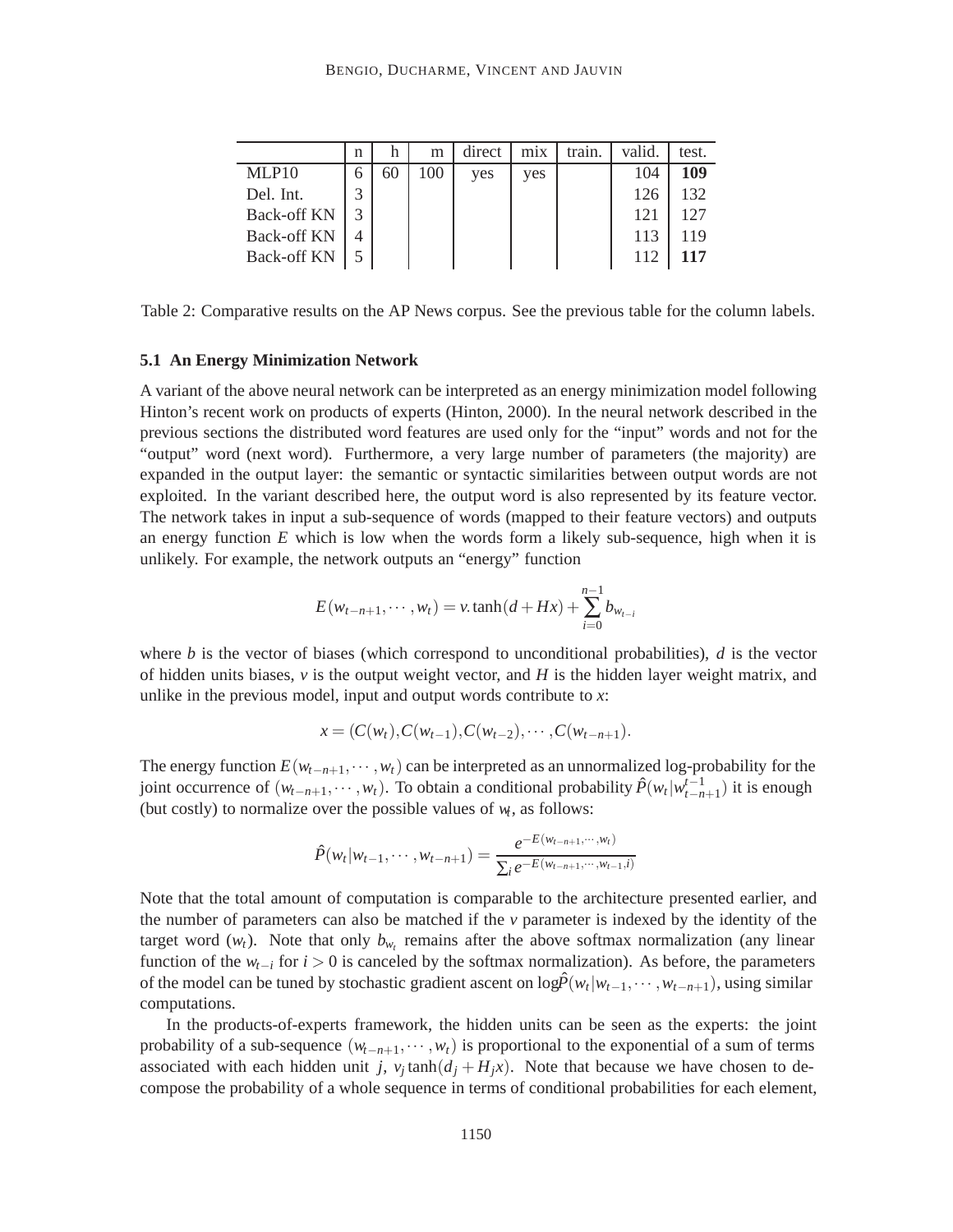the computation of the gradient is tractable. This is not the case for example with products-of-HMMs (Brown and Hinton, 2000), in which the product is over experts that view the whole sequence, and which can be trained with approximate gradient algorithms such as the contrastive divergence algorithm (Brown and Hinton, 2000). Note also that this architecture and the productsof-experts formulation can be seen as extensions of the very successful **Maximum Entropy** models (Berger et al., 1996), but where the basis functions (or "features", here the hidden units activations) are learned by penalized maximum likelihood at the same time as the parameters of the features linear combination, instead of being learned in an outer loop, with greedy feature subset selection methods.

We have implemented and experimented with the above architecture, and have developed a speed-up technique for the neural network training, based on importance sampling and yielding a 100-fold speed-up (Bengio and Senécal, 2003).

**Out-of-vocabulary words.** An advantage of this architecture over the previous one is that it can easily deal with out-of-vocabulary words (and even assign them a probability!). The main idea is to first guess an initial feature vector for such a word, by taking a weighted convex combination of the feature vectors of other words that could have occurred in the same context, with weights proportional to their conditional probability. Suppose that the network assigned a probability $\hat{P}(i|w_{t-n+1}^{t-1})$ to words *i* ∈ *V* in context  $w_{t-n+1}^{t-1}$ , and that in this context we observe a new word  $j \notin V$ . We initialize the feature vector  $C(j)$  for *j* as follows:  $C(j) \leftarrow \sum_{i \in V} C(i) \hat{P}(i|w_{t-n+1}^{t-1})$ . We can then incorporate *j* in *V* and re-compute probabilities for this slightly larger set (which only requires a renormalization for all the words, except for word *i*, which requires a pass through the neural network). This feature vector  $C(i)$  can then be used in the input context part when we try to predict the probabilities of words that follow word *i*.

## **5.2 Other Future Work**

There are still many challenges ahead to follow-up on this work. In the short term, methods to speed-up training and recognition need to be designed and evaluated. In the longer term, more ways to generalize should be introduced, in addition to the two main ways exploited here. Here are some ideas that we intend to explore:

- 1. Decomposing the network in sub-networks, for example using a clustering of the words. Training many smaller networks should be easier and faster.
- 2. Representing the conditional probability with a tree structure where a neural network is applied at each node, and each node represents the probability of a word class given the context and the leaves represent the probability of words given the context. This type of representation has the potential to reduce computation time by a factor  $|V|/\log |V|$  (see Bengio, 2002).
- 3. Propagating gradients only from a subset of the output words. It could be the words that are conditionally most likely (based on a faster model such as a trigram, see Schwenk and Gauvain, 2002, for an application of this idea), or it could be a subset of the words for which the trigram has been found to perform poorly. If the language model is coupled to a speech recognizer, then only the scores (unnormalized probabilities) of the acoustically ambiguous words need to be computed. See also Bengio and Senécal (2003) for a new accelerated training method using importance sampling to select the words.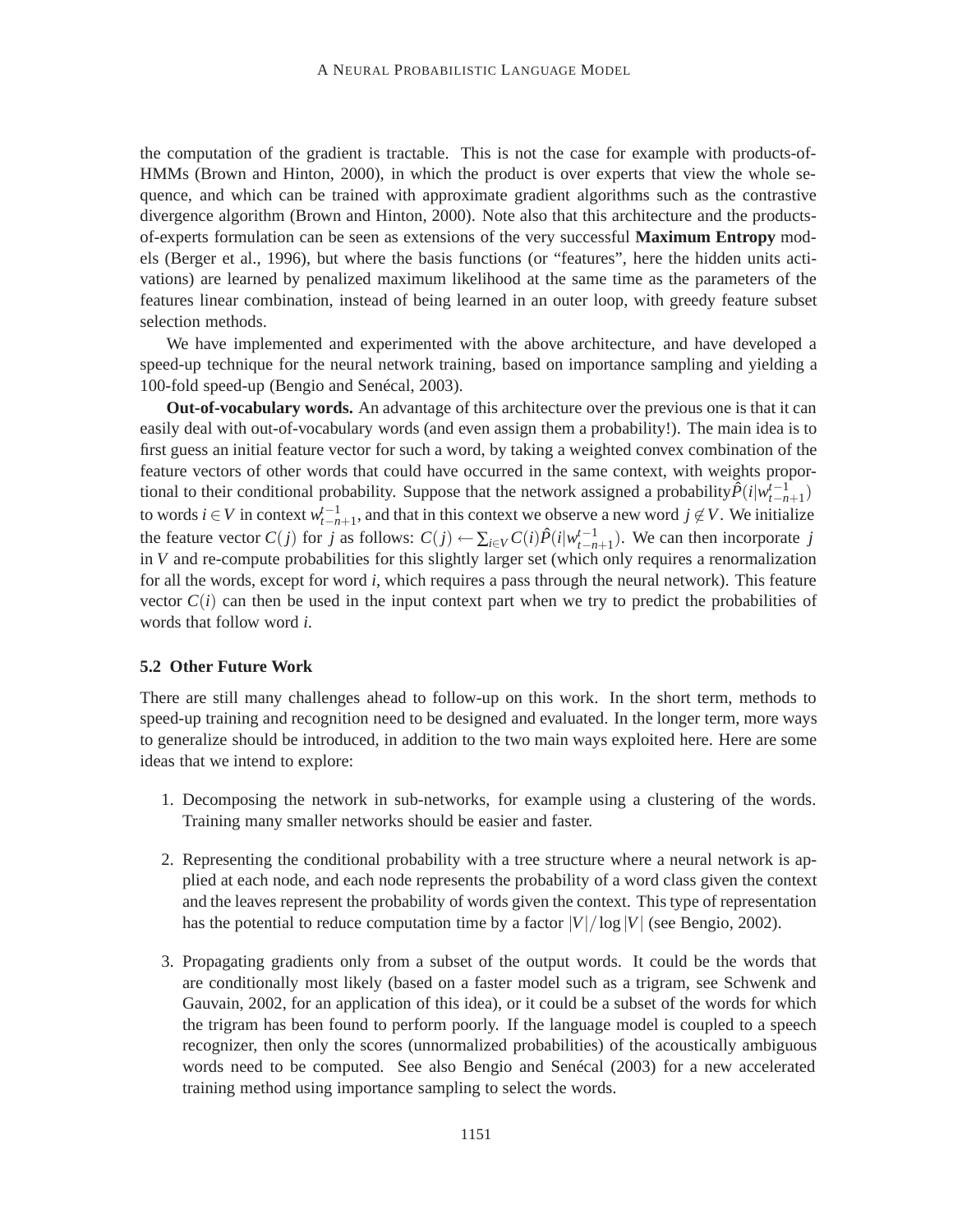- 4. Introducing a-priori knowledge. Several forms of such knowledge could be introduced, such as: semantic information (e.g., from WordNet, see Fellbaum, 1998), low-level grammatical information (e.g., using parts-of-speech), and high-level grammatical information, e.g., coupling the model to a stochastic grammar, as suggested in Bengio (2002). The effect of longer term context could be captured by introducing more structure and parameter sharing in the neural network, e.g. using time-delay or recurrent neural networks. In such a multi-layered network the computation that has been performed for small groups of consecutive words does not need to be redone when the network input window is shifted. Similarly, one could use a recurrent network to capture potentially even longer term information about the subject of the text.
- 5. Interpreting (and possibly using) the word feature representation learned by the neural network. A simple first step would start with  $m = 2$  features, which can be more easily displayed. We believe that more meaningful representations will require large training corpora, especially for larger values of *m*.
- 6. Polysemous words are probably not well served by the model presented here, which assigns to each word a single point in a continuous semantic space. We are investigating extensions of this model in which each word is associated with multiple points in that space, each associated with the different senses of the word.

## **6. Conclusion**

The experiments on two corpora, one with more than a million examples, and a larger one with above 15 million words, have shown that the proposed approach yields much better perplexity than a state-of-the-art method, the smoothed trigram, with differences between 10 and 20% in perplexity.

We believe that the main reason for these improvements is that the proposed approach allows to take advantage of the learned distributed representation to fight the curse of dimensionality with its own weapons: each training sentence informs the model about a combinatorial number of other sentences.

There is probably much more to be done to improve the model, at the level of architecture, computational efficiency, and taking advantage of prior knowledge. An important priority of future research should be to improve speed-up techniques<sup>5</sup> as well as ways to increase capacity without increasing training time too much (to deal with corpora with hundreds of millions of words or more). A simple idea to take advantage of temporal structure and extend the size of the input window to include possibly a whole paragraph (without increasing too much the number of parameters or computation time) is to use a time-delay and possibly recurrent neural networks. Evaluations of the type of models presented here in applicative contexts would also be useful, but see work already done by Schwenk and Gauvain (2002) for improvements in speech recognition word error rate.

More generally, the work presented here opens the door to improvements in statistical language models brought by replacing "tables of conditional probabilities" by more compact and smoother representations based on distributed representations that can accommodate far more conditioning variables. Whereas much effort has been spent in statistical language models (e.g. stochastic grammars) to restrict or summarize the conditioning variables in order to avoid overfitting, the type of

<sup>5.</sup> See work by Bengio and Senécal (2003) for a 100-fold speed-up technique.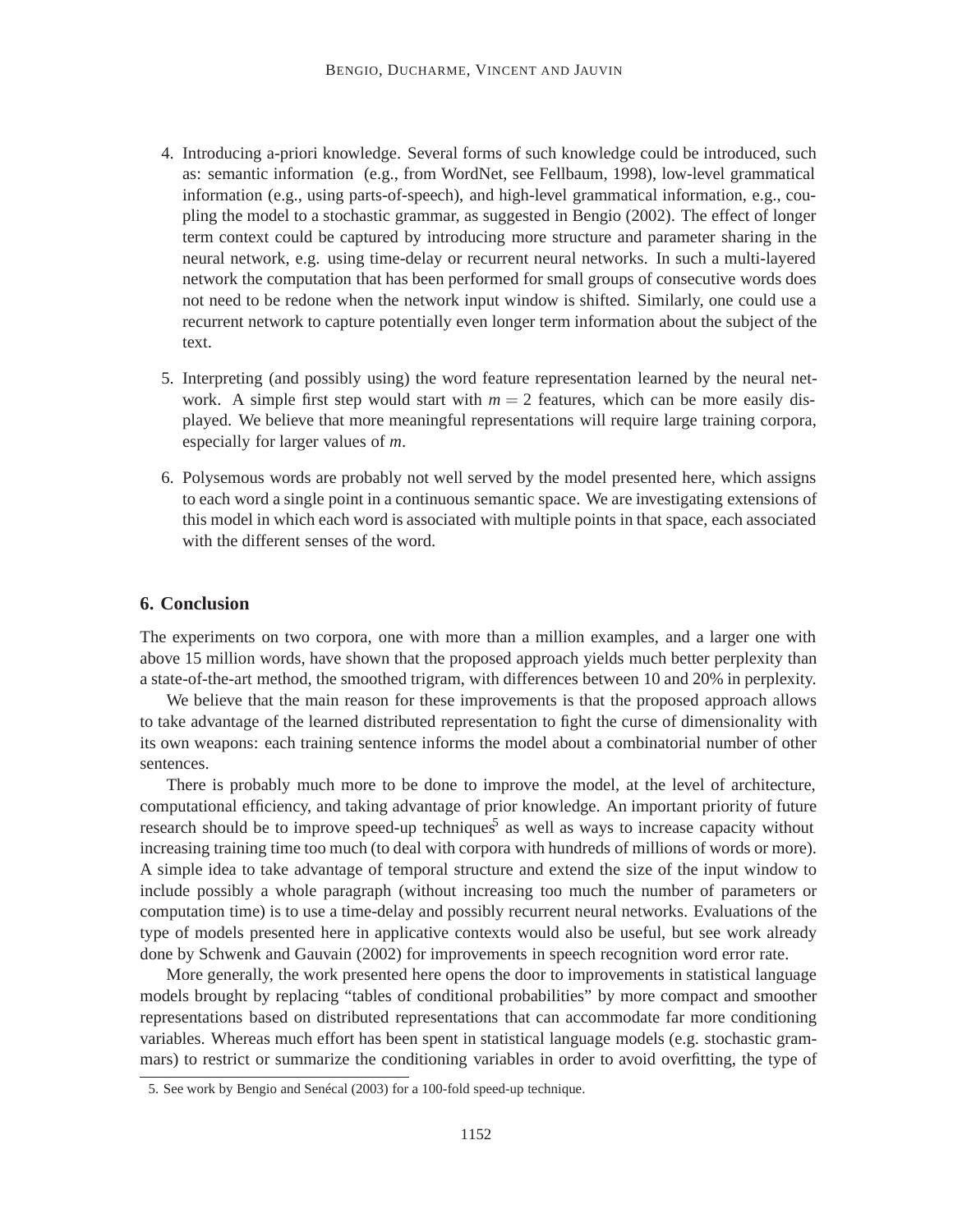models described here shifts the difficulty elsewhere: many more computations are required, but computation and memory requirements scale linearly, not exponentially with the number of conditioning variables.

### ACKNOWLEDGMENTS

The authors would like to thank Léon Bottou, Yann Le Cun and Geoffrey Hinton for useful discussions. This research was made possible by funding from the NSERC granting agency, as well as the MITACS and IRIS networks.

## **References**

- D. Baker and A. McCallum. Distributional clustering of words for text classification. In *SIGIR'98*, 1998.
- J.R. Bellegarda. A latent semantic analysis framework for large–span language modeling. In *Proceedings of Eurospeech 97*, pages 1451–1454, Rhodes, Greece, 1997.
- S. Bengio and Y. Bengio. Taking on the curse of dimensionality in joint distributions using neural networks. *IEEE Transactions on Neural Networks, special issue on Data Mining and Knowledge Discovery*, 11(3):550–557, 2000a.
- Y. Bengio. New distributed probabilistic language models. Technical Report 1215, Dept. IRO, Université de Montréal, 2002.
- Y. Bengio and S. Bengio. Modeling high-dimensional discrete data with multi-layer neural networks. In S. A. Solla, T. K. Leen, and K-R. Müller, editors, *Advances in Neural Information Processing Systems*, volume 12, pages 400–406. MIT Press, 2000b.
- Y. Bengio and J-S. Senécal. Quick training of probabilistic neural nets by importance sampling. In *AISTATS*, 2003.
- A. Berger, S. Della Pietra, and V. Della Pietra. A maximum entropy approach to natural language processing. *Computational Linguistics*, 22:39–71, 1996.
- A. Brown and G.E. Hinton. Products of hidden markov models. Technical Report GCNU TR 2000-004, Gatsby Unit, University College London, 2000.
- P.F. Brown, V.J. Della Pietra, P.V. DeSouza, J.C. Lai, and R.L. Mercer. Class-based *n*-gram models of natural language. *Computational Linguistics*, 18:467–479, 1992.
- S.F. Chen and J.T. Goodman. An empirical study of smoothing techniques for language modeling. *Computer, Speech and Language*, 13(4):359–393, 1999.
- S. Deerwester, S.T. Dumais, G.W. Furnas, T.K. Landauer, and R. Harshman. Indexing by latent semantic analysis. *Journal of the American Society for Information Science*, 41(6):391–407, 1990.
- J. Dongarra, D. Walker, and The Message Passing Interface Forum. MPI: A message passing interface standard. Technical Report http://www-unix.mcs.anl.gov/mpi, University of Tenessee, 1995.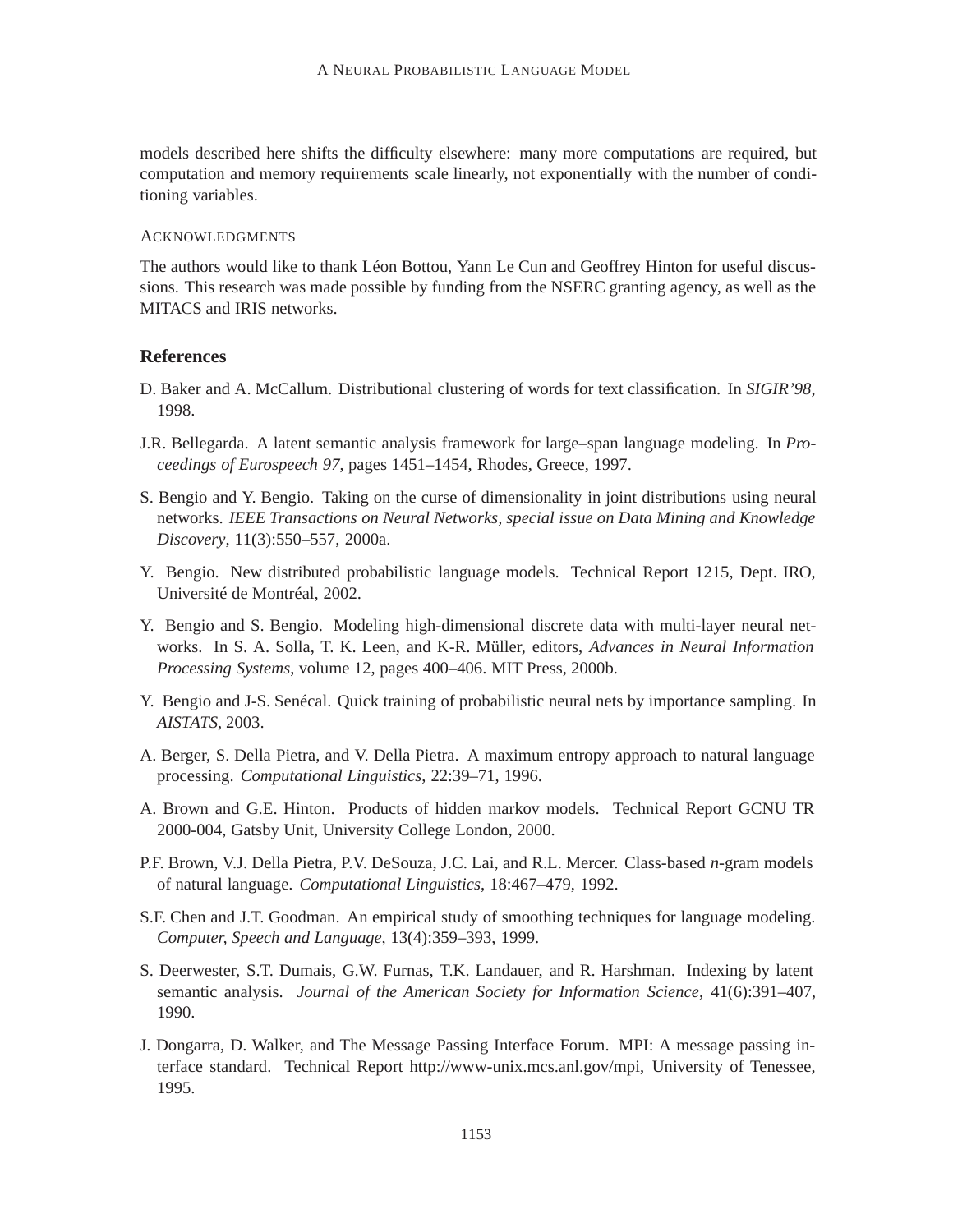- J.L. Elman. Finding structure in time. *Cognitive Science*, 14:179–211, 1990.
- C. Fellbaum. *WordNet: An Electronic Lexical Database*. MIT Press, 1998.
- J .Goodman. A bit of progress in language modeling. Technical Report MSR-TR-2001-72, Microsoft Research, 2001.
- G.E. Hinton. Learning distributed representations of concepts. In *Proceedings of the Eighth Annual Conference of the Cognitive Science Society*, pages 1–12, Amherst 1986, 1986. Lawrence Erlbaum, Hillsdale.
- G.E. Hinton. Training products of experts by minimizing contrastive divergence. Technical Report GCNU TR 2000-004, Gatsby Unit, University College London, 2000.
- F. Jelinek and R. L. Mercer. Interpolated estimation of Markov source parameters from sparse data. In E. S. Gelsema and L. N. Kanal, editors, *Pattern Recognition in Practice*. North-Holland, Amsterdam, 1980.
- K.J. Jensen and S. Riis. Self-organizing letter code-book for text-to-phoneme neural network model. In *Proceedings ICSLP*, 2000.
- S.M. Katz. Estimation of probabilities from sparse data for the language model component of a speech recognizer. *IEEE Transactions on Acoustics, Speech, and Signal Processing*, ASSP-35 (3):400–401, March 1987.
- R. Kneser and H. Ney. Improved backing-off for m-gram language modeling. In *International Conference on Acoustics, Speech and Signal Processing*, pages 181–184, 1995.
- Y. LeCun, L. Bottou, G.B. Orr, and K.-R. Müller. Efficient backprop. In G.B. Orr and K.-R. Müller, editors, *Neural Networks: Tricks of the Trade*, pages 9–50. Springer, 1998.
- R. Miikkulainen and M.G. Dyer. Natural language processing with modular neural networks and distributed lexicon. *Cognitive Science*, 15:343–399, 1991.
- H. Ney and R. Kneser. Improved clustering techniques for class-based statistical language modelling. In *European Conference on Speech Communication and Technology (Eurospeech)*, pages 973–976, Berlin, 1993.
- T.R. Niesler, E.W.D. Whittaker, and P.C. Woodland. Comparison of part-of-speech and automatically derived category-based language models for speech recognition. In *International Conference on Acoustics, Speech and Signal Processing*, pages 177–180, 1998.
- A. Paccanaro and G.E. Hinton. Extracting distributed representations of concepts and relations from positive and negative propositions. In *Proceedings of the International Joint Conference on Neural Network, IJCNN'2000*, Como, Italy, 2000. IEEE, New York.
- F. Pereira, N. Tishby, and L. Lee. Distributional clustering of english words. In *30th Annual Meeting of the Association for Computational Linguistics*, pages 183–190, Columbus, Ohio, 1993.